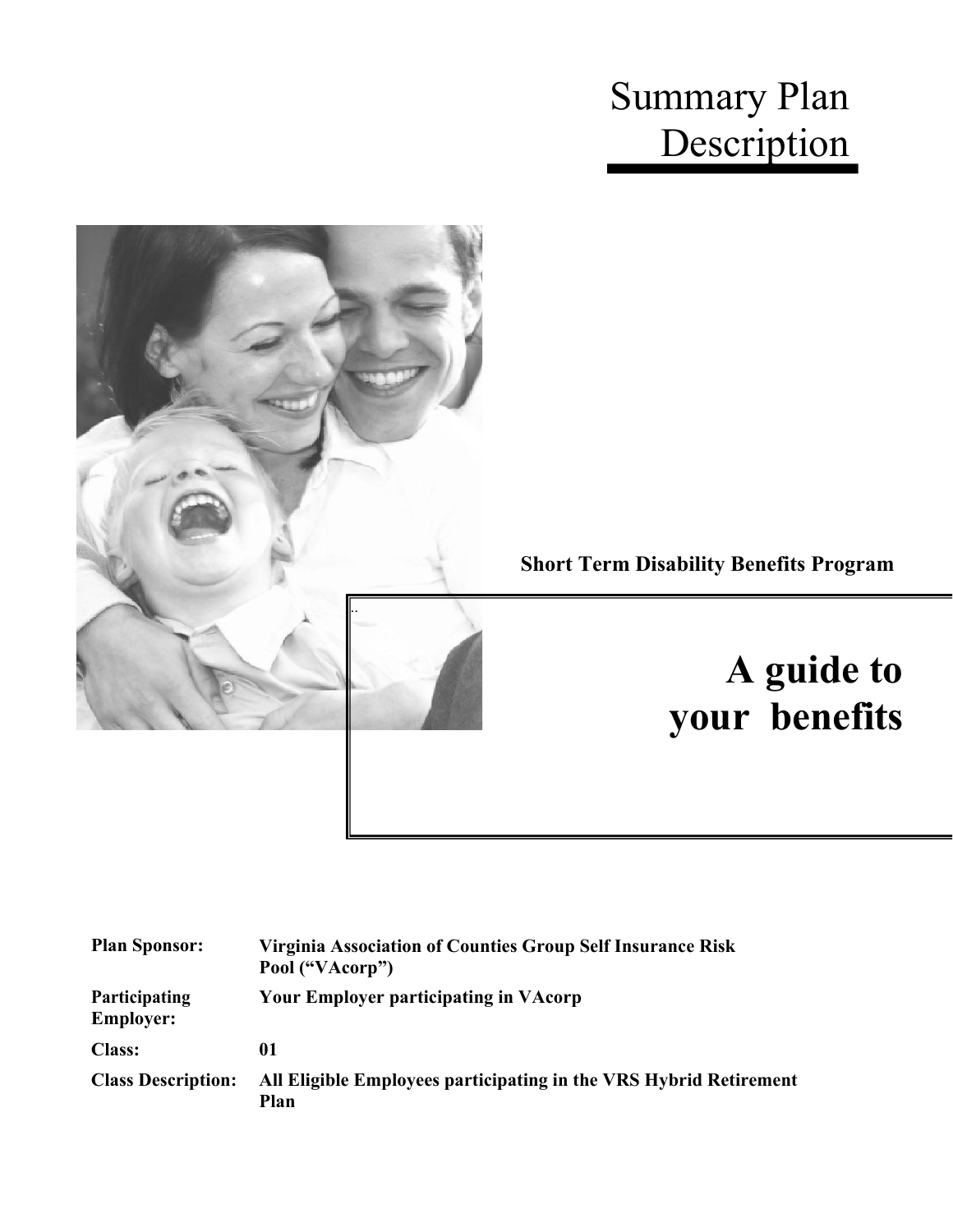# **Table of Contents**

| Schedule of Benefits for Short Term Disability Benefit Program1 |  |
|-----------------------------------------------------------------|--|
|                                                                 |  |
|                                                                 |  |
|                                                                 |  |
|                                                                 |  |
|                                                                 |  |
|                                                                 |  |
|                                                                 |  |
|                                                                 |  |
|                                                                 |  |
|                                                                 |  |
|                                                                 |  |
|                                                                 |  |
|                                                                 |  |
|                                                                 |  |
|                                                                 |  |
|                                                                 |  |
|                                                                 |  |
|                                                                 |  |
|                                                                 |  |
|                                                                 |  |
|                                                                 |  |
|                                                                 |  |
|                                                                 |  |
|                                                                 |  |
|                                                                 |  |
|                                                                 |  |
|                                                                 |  |
|                                                                 |  |
|                                                                 |  |
|                                                                 |  |
|                                                                 |  |
|                                                                 |  |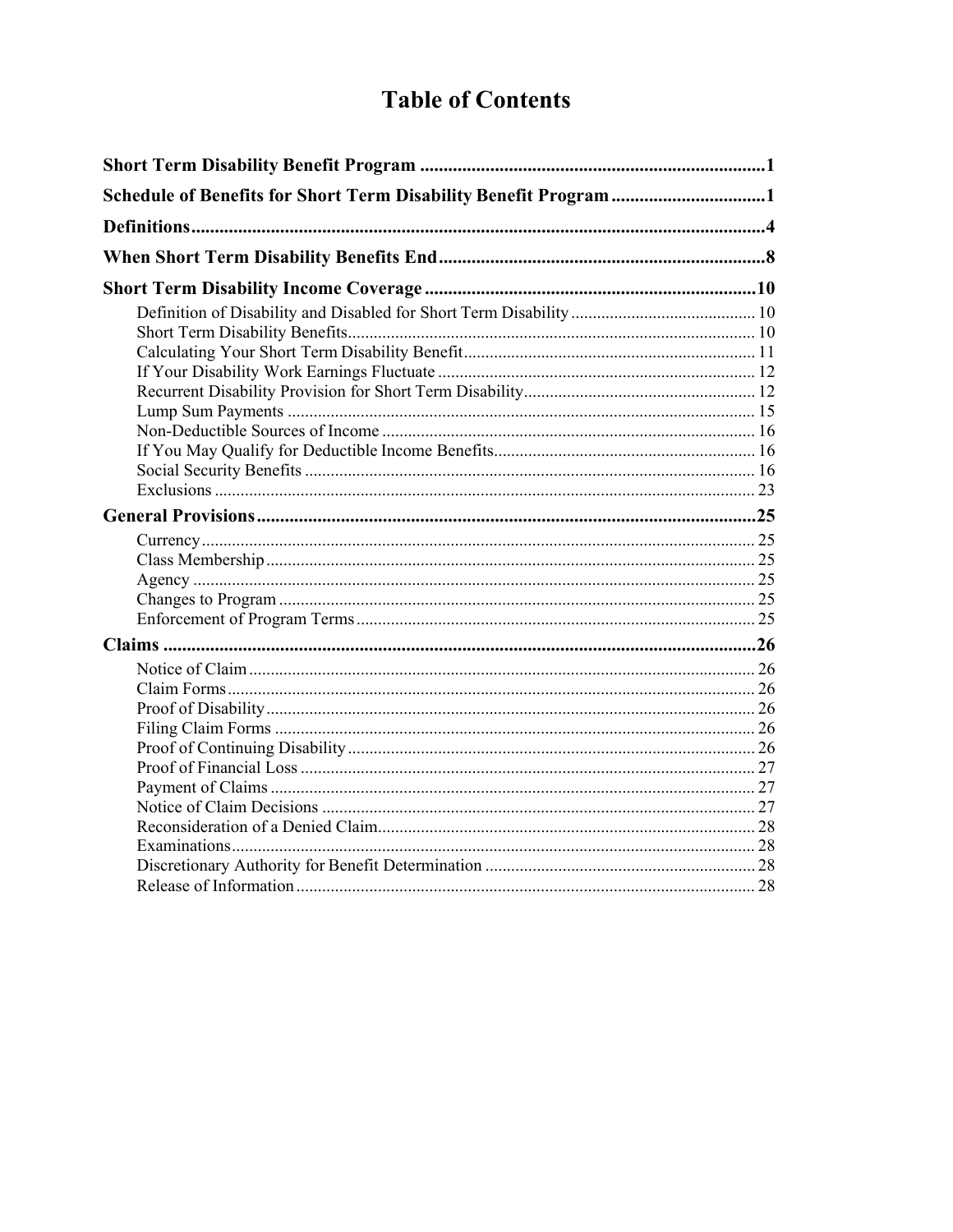### **Short Term Disability Benefit Program**

### <span id="page-2-0"></span>**Introduction**

The following summary describes the benefit features of Your Employer's Short Term Disability (STD) income program (called "Program" in this summary).

The Plan Sponsor self-insures this Program. In this summary, Your employer is a participant of the Plan Sponsor and is referred to as "Employer" or "Participating Employer." Anthem Life Insurance Company is the claims administrator for the Program, and does not underwrite or insure the Program. In this summary, the claims administrator is called "We" or "Us."

"You" and "Your" means an Eligible Employee covered under this Program.

We will administer claims in accordance with the agreement between the Plan Sponsor and Us.

### <span id="page-2-1"></span>**Schedule of Benefits for Short Term Disability Benefit Program**

**Class 1:** All Eligible Employees participating in the VRS Hybrid Retirement Plan

### **For a Work-Related Disability, meaning a Disability that is due to Your Injury or Illness that occurs because of Your job:**

**For Eligible Employees who have been enrolled for less than 60 months** in the Virginia hybrid retirement program during employment with the Employer when Disability begins, the benefit is 60% of Weekly Earnings in effect just prior to Disability, reduced by Deductible Sources of Income, and payable for up to 125 workdays of Disability.

**For Eligible Employees who have who have been enrolled for at least 60 months but less than 120 months** in the Virginia hybrid retirement program during employment with the Employer when Disability begins, the benefit before being reduced by Deductible Sources of Income, and payable during a maximum of 125 workdays of Disability, is:

- For up to the first 85 such workdays: 100% of Weekly Earnings in effect just prior to Disability;
- For up to the next 25 such workdays: 80% of Weekly Earnings in effect just prior to Disability; and
- For up to the next 15 such workdays of Disability: 60% of Weekly Earnings in effect just prior to Disability.

**For Eligible Employees who have who have been enrolled for at least 120 months** in the Virginia hybrid retirement program during employment with the Employer when Disability begins, the benefit before being reduced by Deductible Sources of Income, and payable during a maximum of 125 workdays of Disability, is: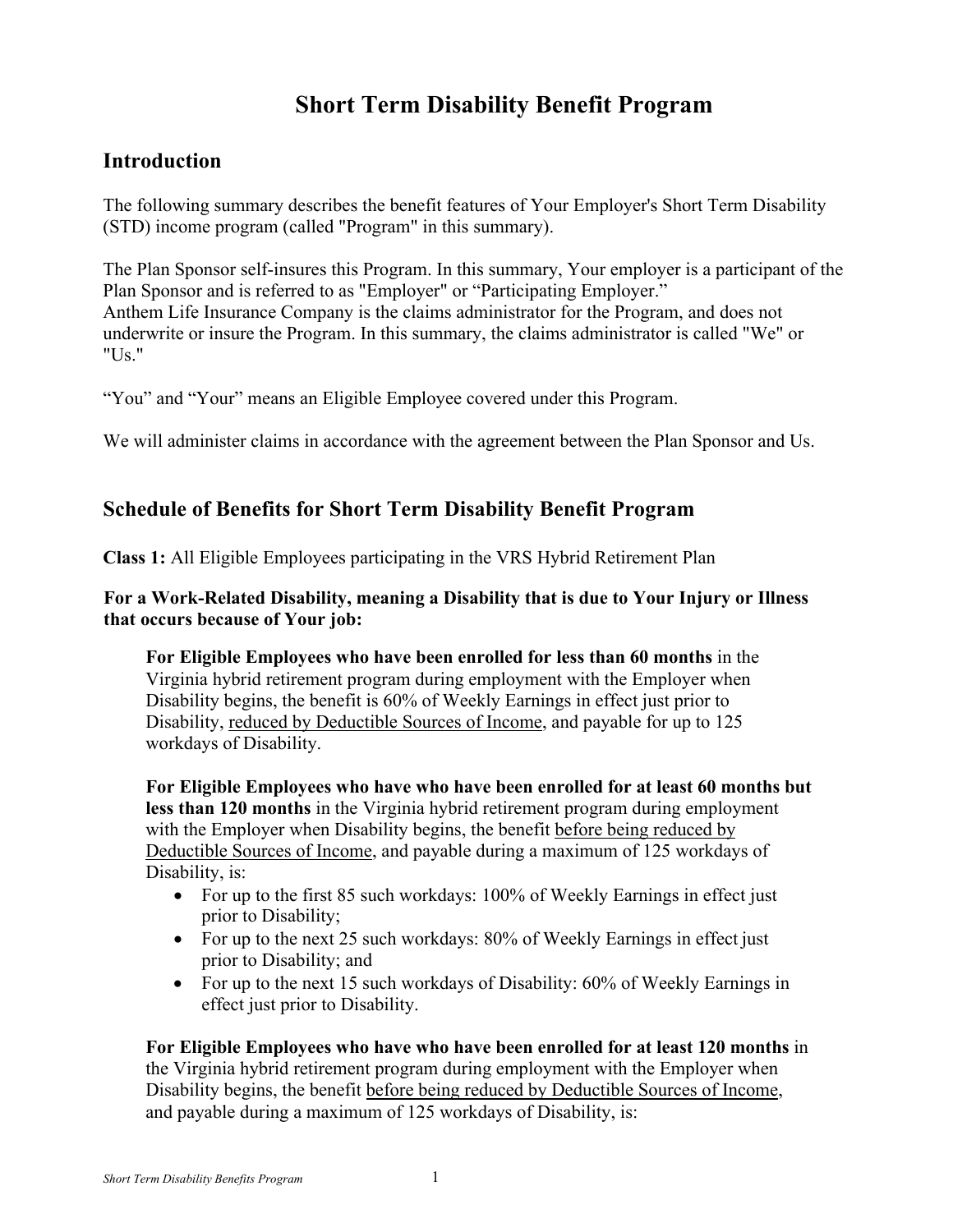- For up to the first 85 such workdays: 100% of Weekly Earnings in effect just prior to Disability;
- For up to the next 40 such workdays: 80% of Weekly Earnings in effect just prior to Disability.

### **For a Non-work Related Disability:**

**For Eligible Employees who have been enrolled for less than 12 months** in the Virginia hybrid retirement program during employment with the Employer when Disability begins, there is no benefit for such Disability.

**For Eligible Employees who have who have been enrolled for at least 12 months but less than 60 months** in the Virginia hybrid retirement during employment with the Employer when Disability begins, the benefit is 60% of Weekly Earnings in effect just prior to Disability, reduced by Deductible Sources of Income and thereafter payable for up to 125 workdays of Disability.

**For Eligible Employees who have who have been enrolled for at least 60 months but less than 120 months** in the Virginia hybrid retirement program during employment with the Employer when Disability begins, the benefit before being reduced by Deductible Sources of Income and thereafter payable during a maximum of 125 workdays of Disability, is:

- For up to the first 25 such workdays: 100% of Weekly Earnings in effect just prior to Disability;
- For up to the next 25 such workdays: 80% of Weekly Earnings in effect just prior to Disability; and
- For up to the next 75 such workdays of Disability: 60% of Weekly Earnings in effect just prior to Disability.

**For Eligible Employees who have who have been enrolled for at least 120 months but less than 180 months** in the Virginia hybrid retirement program during employment with the Employer when disability begins, the benefit before being reduced by Deductible Sources of Income and thereafter payable during a maximum of 125 workdays of Disability, is:

- For up to the first 25 such workdays: 100% of Weekly Earnings in effect just prior to Disability;
- For up to the next 50 such workdays: 80% of Weekly Earnings in effect just prior to Disability; and
- For up to the next 50 such workdays of Disability: 60% of Weekly Earnings in effect just prior to Disability.

**For Eligible Employees who have who have been enrolled for at least 180 months** in the Virginia hybrid retirement program during employment with the Employer when Disability begins, the benefit before being reduced by Deductible Sources of Income and thereafter payable during a maximum of 125 workdays of Disability, is:

• For up to the first 25 such workdays: 100% of Weekly Earnings in effect just prior to Disability;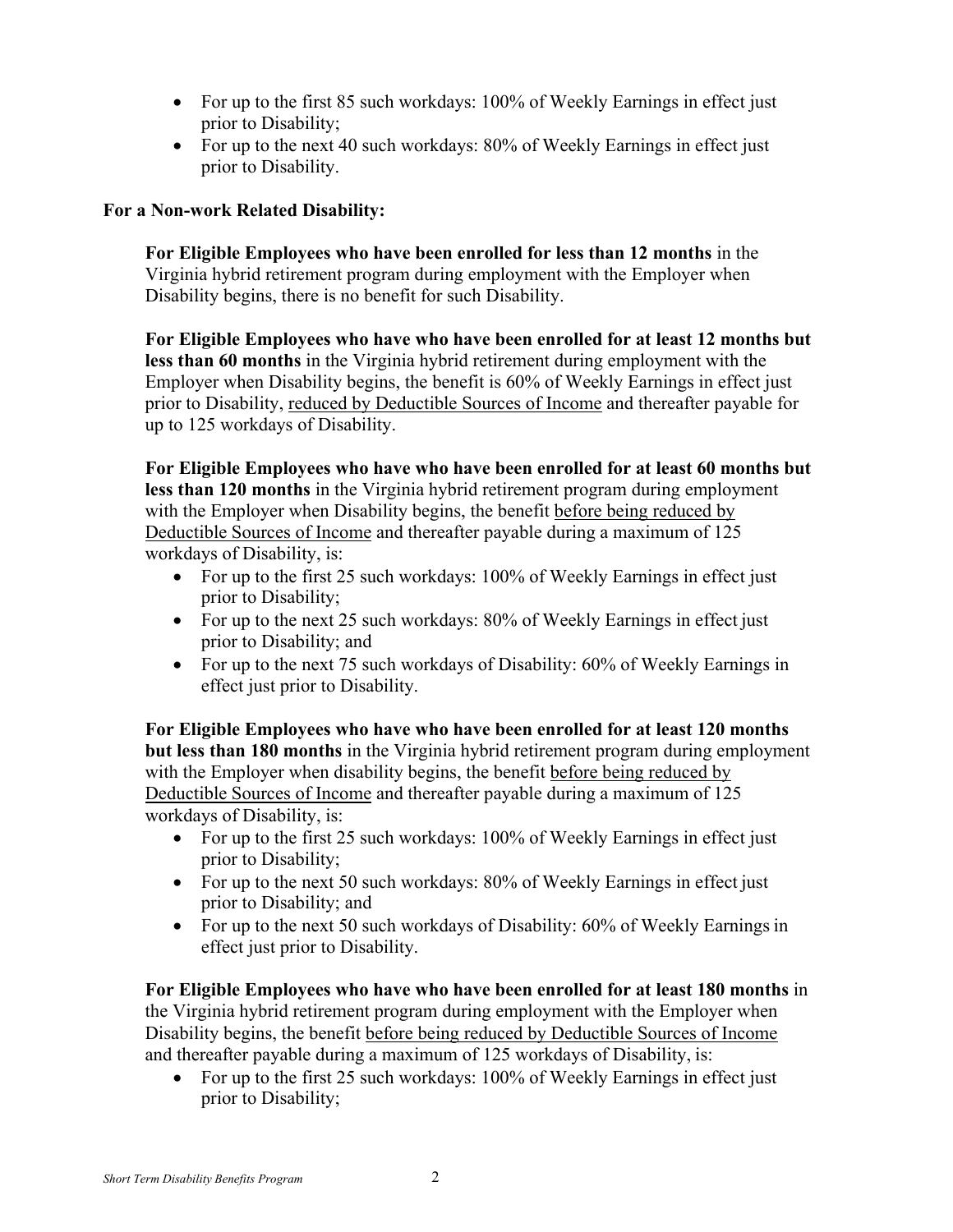- For up to the next 75 such workdays: 80% of Weekly Earnings in effect just prior to Disability; and
- For up to the next 25 such workdays of Disability: 60% of Weekly Earnings in effect just prior to Disability.

### **Minimum Weekly Benefit** None.

**Elimination Period:** Begins on the first day that You meet the definition of Disability and ends after:

- 7 days of injury; and/or
- 7 days of illness

If You return to work for 3 or less days during the Elimination Period, those days will interrupt the Elimination Period. However, the Disability will be treated as continuous if it is from the same or a related condition. Only those days during which You are Disabled will be used to satisfy the Elimination Period. You must complete the full 7-day Elimination Period within a total period of not more than 10 consecutive days.

The Elimination Period is waived in its entirety for a Disability that begins after 10-31- 2020 and first manifests itself with a catastrophic condition. A Catastrophic Condition is one in which the Disabled person:

- loses the ability to safely and completely perform at least 2 Activities of Daily Living without another person's assistance or verbal cueing; and/or
- has a deterioration or loss in intellectual capacity and needs another person's assistance or verbal cueing for the Disabled person's protection or for the protection of others.

For the definition of Disability and Activities of Daily Living, see the Definitions section following. For the additional benefit due to a Disability for which a person is receiving Weekly Benefit Payments, and where a catastrophic condition is attributable to the Disability, see the provision, "Additional Benefit for Catastrophic Conditions."

| <b>Maximum Benefit Period:</b> | 125 workdays based on a Monday-Friday workweek, |
|--------------------------------|-------------------------------------------------|
|                                | including paid holidays                         |

#### **Disabilities caused by pregnancy-related conditions, as well as complications of pregnancy, are eligible for benefits.**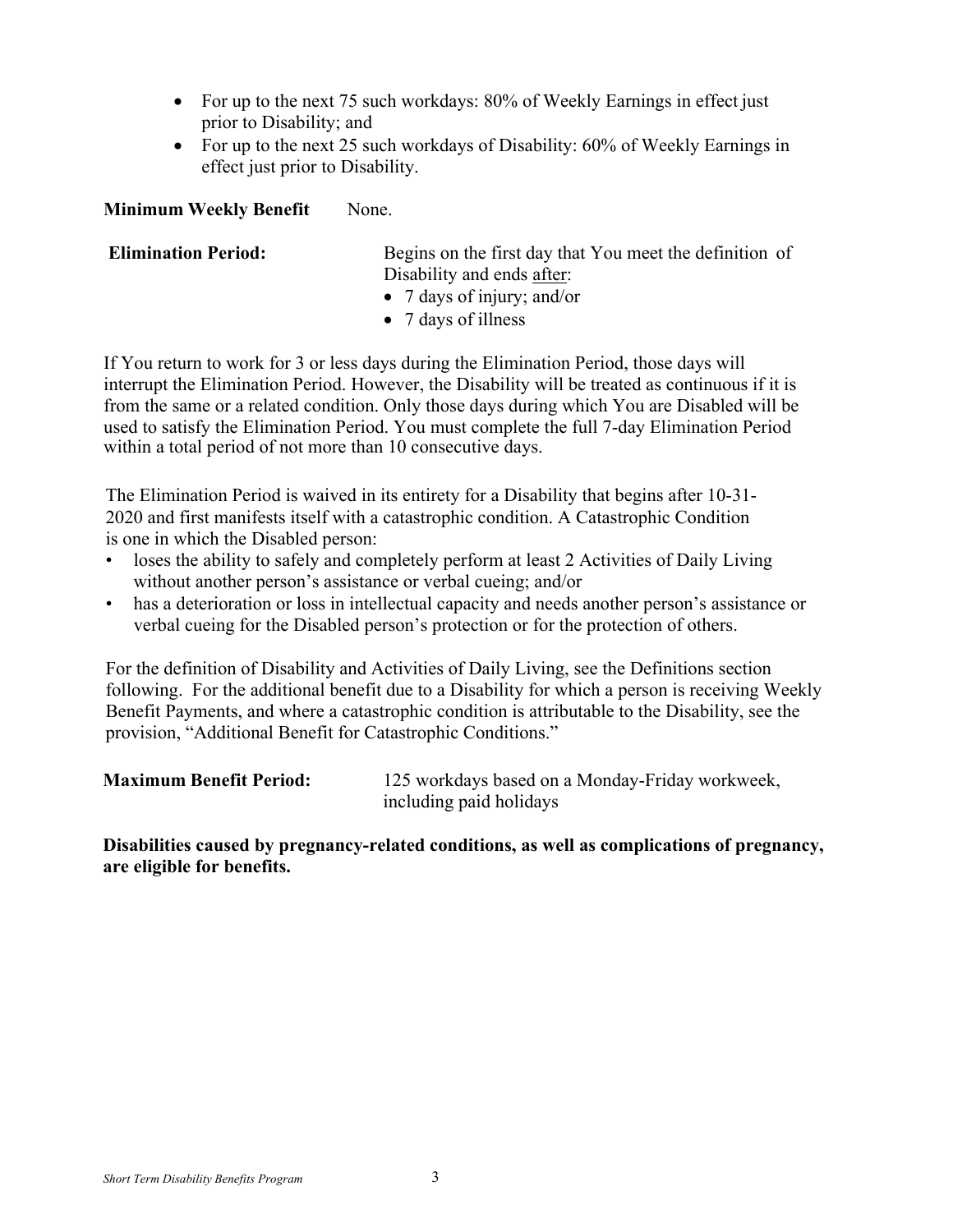## **Definitions**

<span id="page-5-0"></span>**Accident or Accidental** means accidental bodily Injury which is sustained independently of disease, Illness, or bodily infirmity.

**Actively at Work means** reporting to the Employer's regular place of employment and carrying out the regular duties of Your occupation for the number of hours required by the Employer but in no case less than 10 hours a week. You will be considered Actively at Work on each day of a regular paid vacation or on a regular non-workday provided that You were capable of performing normal duties of Your Own Occupation during those days and You were Actively at Work on the last workday prior to such paid vacation or non-workday.

### **Activities of Daily Living mean:**

- 1. Bathing: the ability to wash Yourself either in the bathtub or shower or by sponge bath with or without equipment or adaptive devices including the task of getting into or out of the bathtub or shower.
- 2. Dressing: the ability to put on and take off all garments and medically necessary braces or artificial limbs usually worn;
- 3. Toileting: the ability to get to and from and on and off the toilet, and performing associated personal hygiene.
- 4. Transferring: the ability to move in and out of a chair or bed with or without equipment such as canes, quad canes, walkers, crutches or grab bars or other support devices including mechanical or motorized devices.
- 5. Continence: the ability to either:
	- voluntarily control bowel and bladder function; or
	- if incontinent, be able to perform associated personal hygiene (including caring for a catheter or colostomy bag).
- 6. Eating: the ability to get nourishment into the body.

**Catastrophic Condition** means, due to the Disability, the Disabled person:

- loses the ability to safely and completely perform at least 2 Activities of Daily Living without another person's assistance or verbal cueing; and/or
- has a deterioration or loss in intellectual capacity and needs another person's assistance or verbal cueing for the Disabled person's protection or for the protection of others.

**Disabled and Disability** mean during the Elimination Period (except for a Disability that begins after 10-31-2020 and first manifests itself with a catastrophic condition) and continuing thereafter because of Your Injury or Illness, *all* of the following are true:

- You are unable to do the Material and Substantial Duties of Your Own Occupation; or Your Disability Work Earnings, if any, are less than or equal to 80% of Your Weekly Earnings.
- Your Disability must start while You are covered under the Program. You must be receiving Regular Care from a Physician for Your Injury or Illness for any period that You are Disabled.

**Disability Work Earnings** mean for Short Term Disability benefits, weekly wages or salary which You receive while You are Disabled and working.

**Eligible Employee** means You meet all of the following: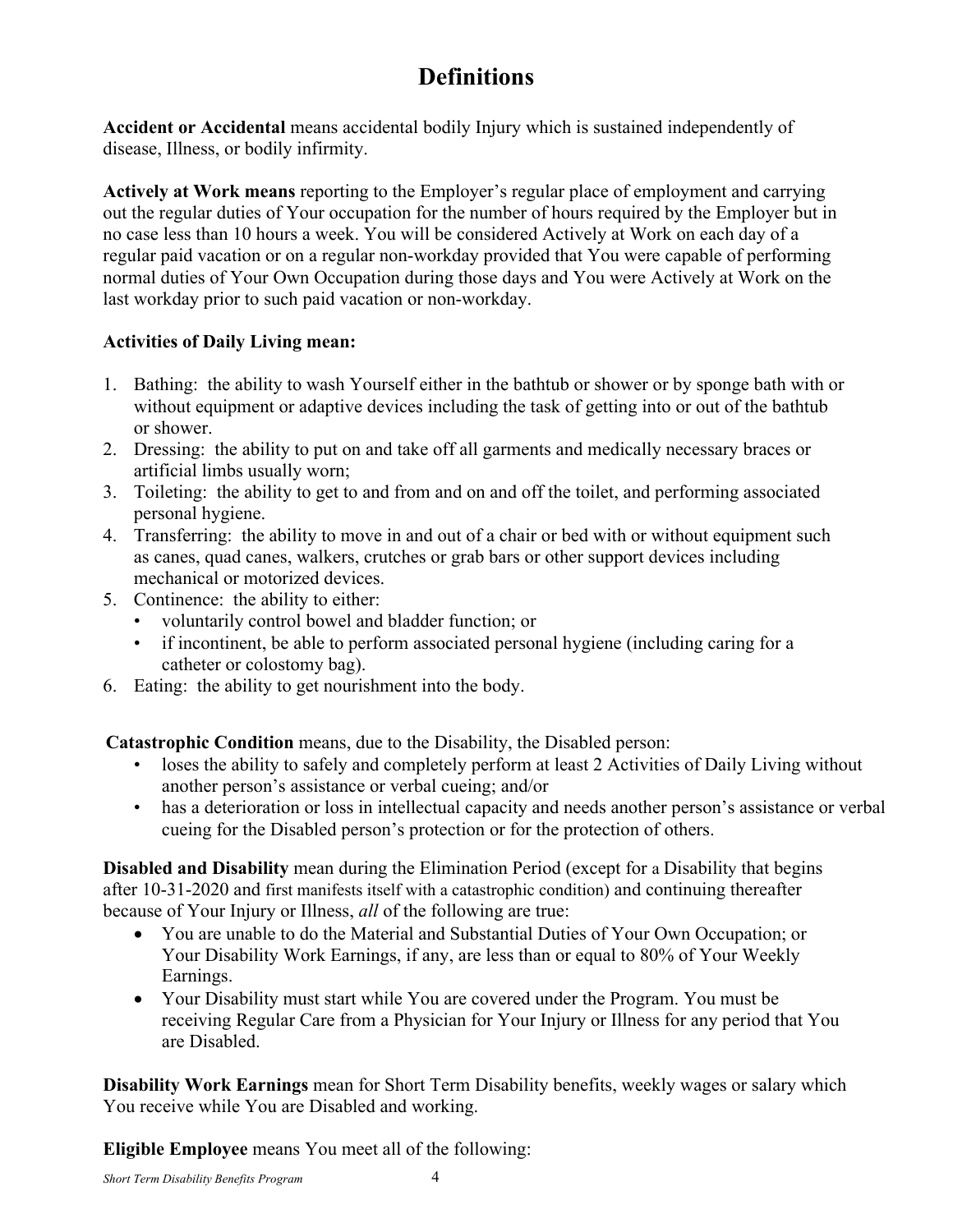- You are an employee of the Employer who is participating in the Virginia hybrid retirement program described in Section 51.1-169 of the Code of Virginia; and
- You are a regular full-time or part-time employee of the Employer, working for pay on a scheduled normal week of at least 10 hours required per week; and
- You perform that work at the Employer's usual place of business, except for duties of a kind that must be done elsewhere; *and*
- You are in a covered Class named under the Plan; *and*
- You are a legal citizen or legal resident of the United States. In the case of a legal resident, You will become ineligible for coverage if You leave the United States for one hundred eighty (180) or more consecutive days.

Temporary, seasonal, or contract employees are not included as Eligible Employees under the Program.

**Elimination Period** means the period of continuous Disability which must be satisfied before You are eligible to receive benefits under the Program (with certain exceptions for Disabilities that first manifest with catastrophic conditions). The Elimination Period (and exceptions to it) is shown in the Schedule of Benefits of this Program and begins on the first day that You meet the Definition of Disability.

If You return to work for 3 or less days during the Elimination Period, those days will interrupt the Elimination Period. However, the Disability will be treated as continuous if it is from the same or a related condition. Only those days during which You are Disabled will be used to satisfy the Elimination Period. You must complete the full 7-day Elimination Period within a total period of not more than 10 consecutive days.

**Employer and Participating Employer** means Your Employer which is participating in VAcorp (the Plan Sponsor).

**Full-Time Basis** means the ability to work and earn more than 80% of your Weekly Earnings. Ability is based on capacity and not market availability.

**Hospital or Medical Facility** means a facility accredited by JCAHO (Joint Commission on Accreditation of Health Care Organizations) duly licensed by the state to provide medical evaluation and treatment of patients under the direction of an active staff of licensed physicians.

**Hospitalization** means being an in-patient 24 hours a day.

**Illness** means a sickness or disease and will include pregnancy. Disability resulting from the sickness or disease must begin while You are covered under the Program

**Injury** means bodily injury resulting directly from an Accident and independent of all other causes, and which produces at the time of the Accident, objective symptoms. The Injury must occur and Disability must begin while You are covered under the Program. An Injury that occurs before You are covered under the Program will be treated as an Illness for any subsequent claims.

Any Disability which begins more than 7 days after an Injury will be considered an Illness for the purpose of determining Short Term Disability benefits.

### **Material and Substantial Duties** means duties that:

- are normally required for the performance of Your Own Occupation or any occupation; *and*
- cannot be reasonably omitted or modified except that We will consider You able to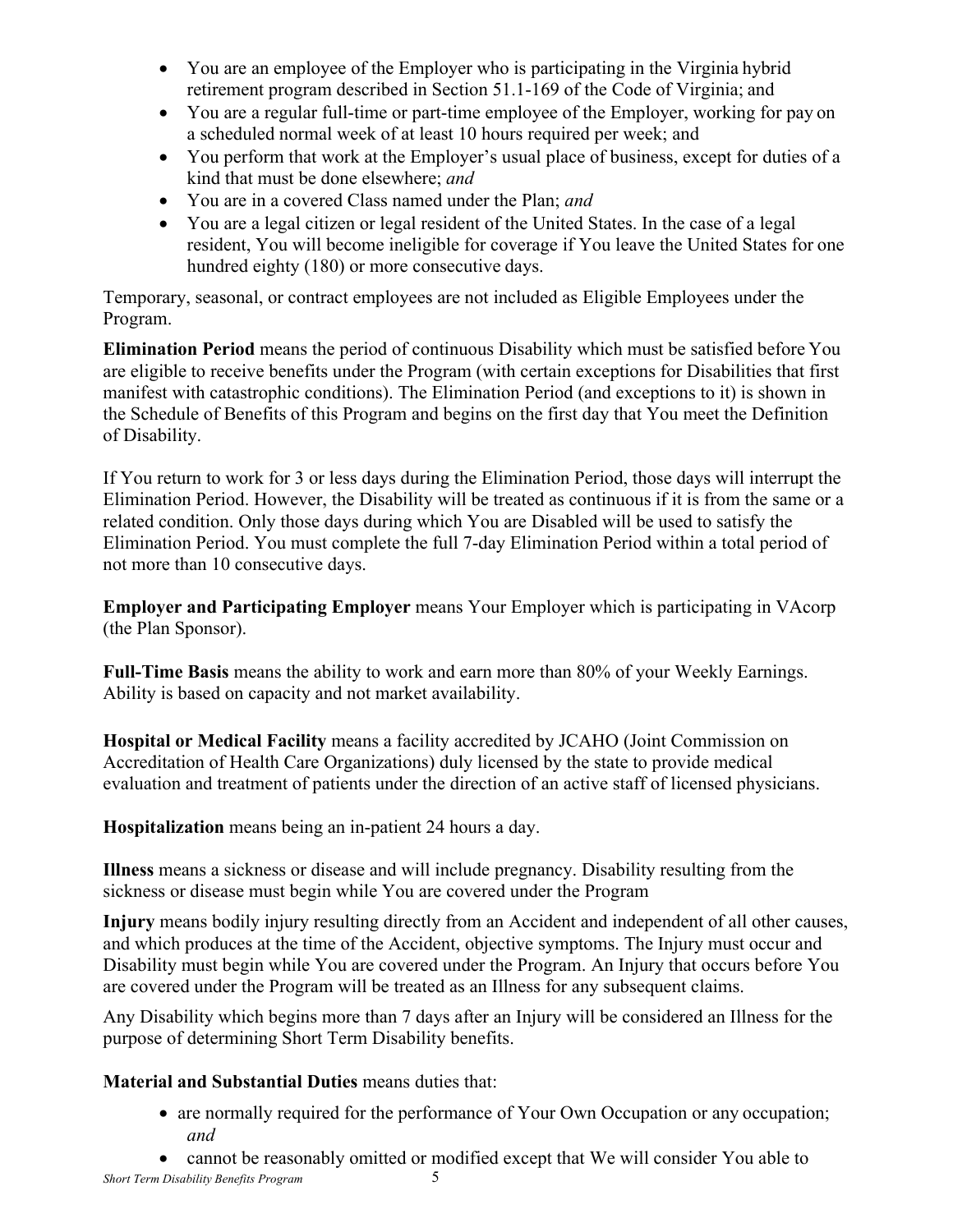perform the Material and Substantial duties if You are working or have the capability to work your normal scheduled work hours.

**Own Occupation** means the occupation that You regularly performed and for which You were covered under the Program immediately prior to the date Your Disability began. The occupation will be considered as it is generally performed in the national economy, and is not limited to the specific position You held with the Employer.

**Part-Time Basis** means the ability to work and earn between 20% and 80% of Your Weekly Earnings.

**Physician** means:

- a person licensed to practice medicine in the jurisdiction where such services are performed; *or*
- any other person whose services must be treated as a Physician's for the purposes of the Program according to applicable law. Each such person must be licensed in the jurisdiction where he or she performs the service and must act within the scope of that license. He or she must also be certified and/or registered if required by such jurisdiction.

Physician does not include:

- You
- Your Spouse
- Anyone employed by the Employer, or any business partner of You or the Employer.
- Any member of Your immediate family, including Your and/or Your Spouse's:
	- − Parents
	- − Children (natural, step, or adopted)
	- − Siblings
	- − Grandparents
	- − Grandchildren
	- − In-Laws

**Recurrent Disability** means a Disability which is related or due to the same cause(s) as a prior Disability for which a benefit was payable.

**Regular Care** means:

- You are under the continuing care of and personally visit a Physician as frequently as is medically required according to standard medical practice, to effectively diagnose, manage and treat Your disabling condition(s); *and*
- You are receiving appropriate treatment and care of Your disabling condition(s) which conforms with standard medical practice by a Physician whose specialty and clinical experience is appropriate for Your disabling condition(s) according to standard medical practice.

**Retirement Plan** means a defined contribution plan or defined benefit plan. These are plans which provide retirement benefits to employees and are not funded entirely by employee contributions.

**We, Us, and Our** means the claims administrator.

**Weekly Earnings** is defined in one of the two following paragraphs that fits Your situation:

*If You are paid on an annual contract basis,* Your Weekly Earnings is Your weekly rate of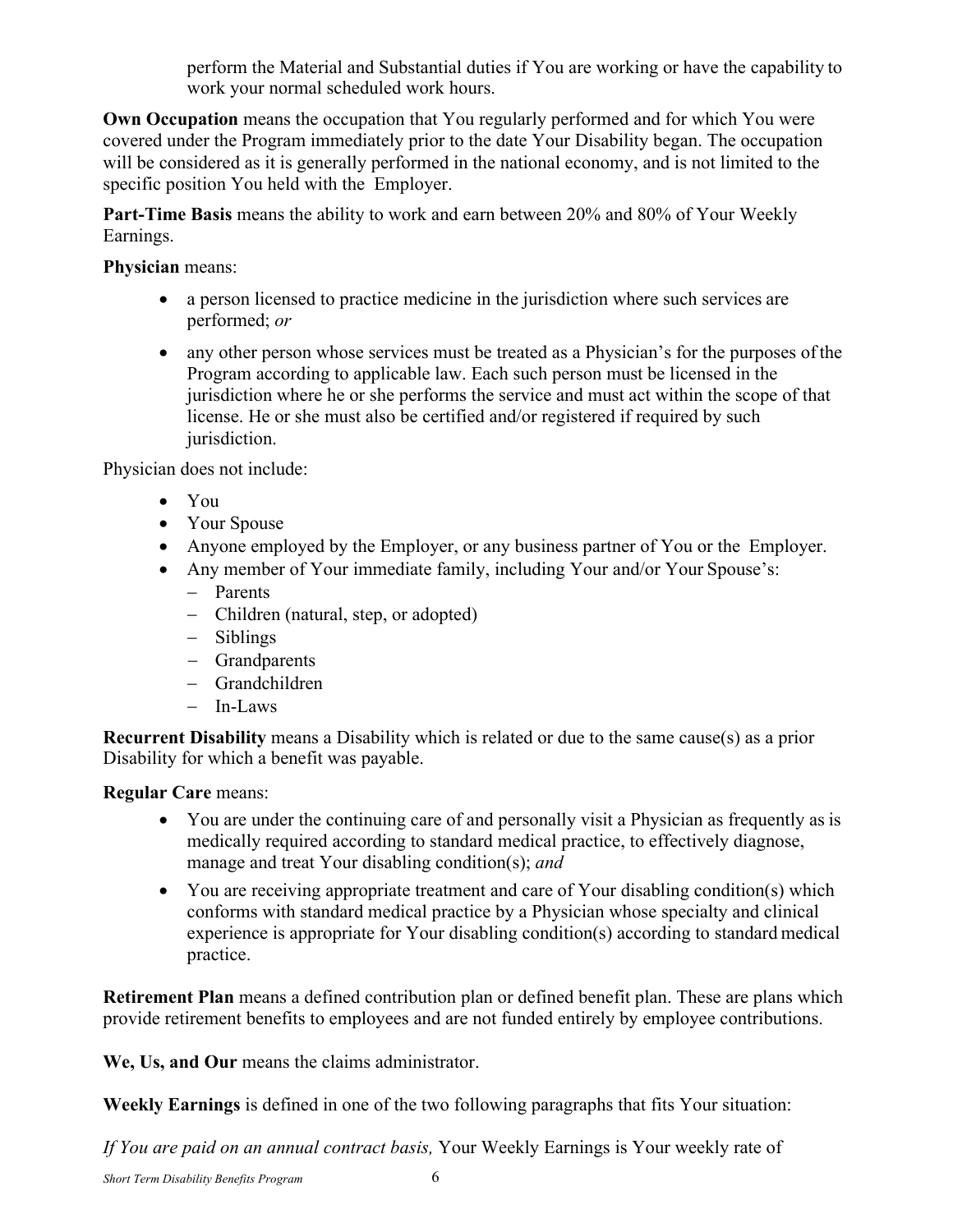creditable compensation based on one-fifty-second (1/52nd) of your annual contract salary received from the Employer, including any

- 1. Contributions you make through a salary reduction agreement with your Employer to:
- a. An Internal Revenue Code (IRC) Section 401(k), 403(b), 408(k), 408(p), or 457 deferred compensation arrangement; or
- b. An executive nonqualified deferred compensation arrangement.
- 2. Shift differential pay.
- 3. Amounts contributed to your fringe benefits according to a salary reduction agreement under an IRC Section 125 plan.

*If You are paid hourly wages,* Your Weekly Earnings is Your weekly rate of creditable compensation based on your hourly pay rate multiplied by the number of hours you are regularly scheduled to work per week by Your Employer, but not more than 40 hours. If you do not have regular work hours, your weekly rate of earnings is based on the average number of hours you worked per week for the Employer during the preceding 12 calendar months (or during your period of employment if less than 12 months), but not more than 40 hours. Weekly Earnings also includes:

- 1. Contributions you make through a salary reduction agreement with your Employer to:
	- a. An Internal Revenue Code (IRC) Section 401(k), 403(b), 408(k), 408(p), or 457 deferred compensation arrangement; or
- 2. Shift differential pay.

3. Amounts contributed to your fringe benefits according to a wage reduction agreement under an IRC Section 125 plan.

In either case above, Weekly Earnings will be determined according to Your Employer's records.

**Weekly Benefit Payment** means the amount of income replacement payable to You while You are Disabled, subject to the terms of the Program, and after any amounts shown in the Deductible Sources of Income section and any Disability Work Earnings have been subtracted.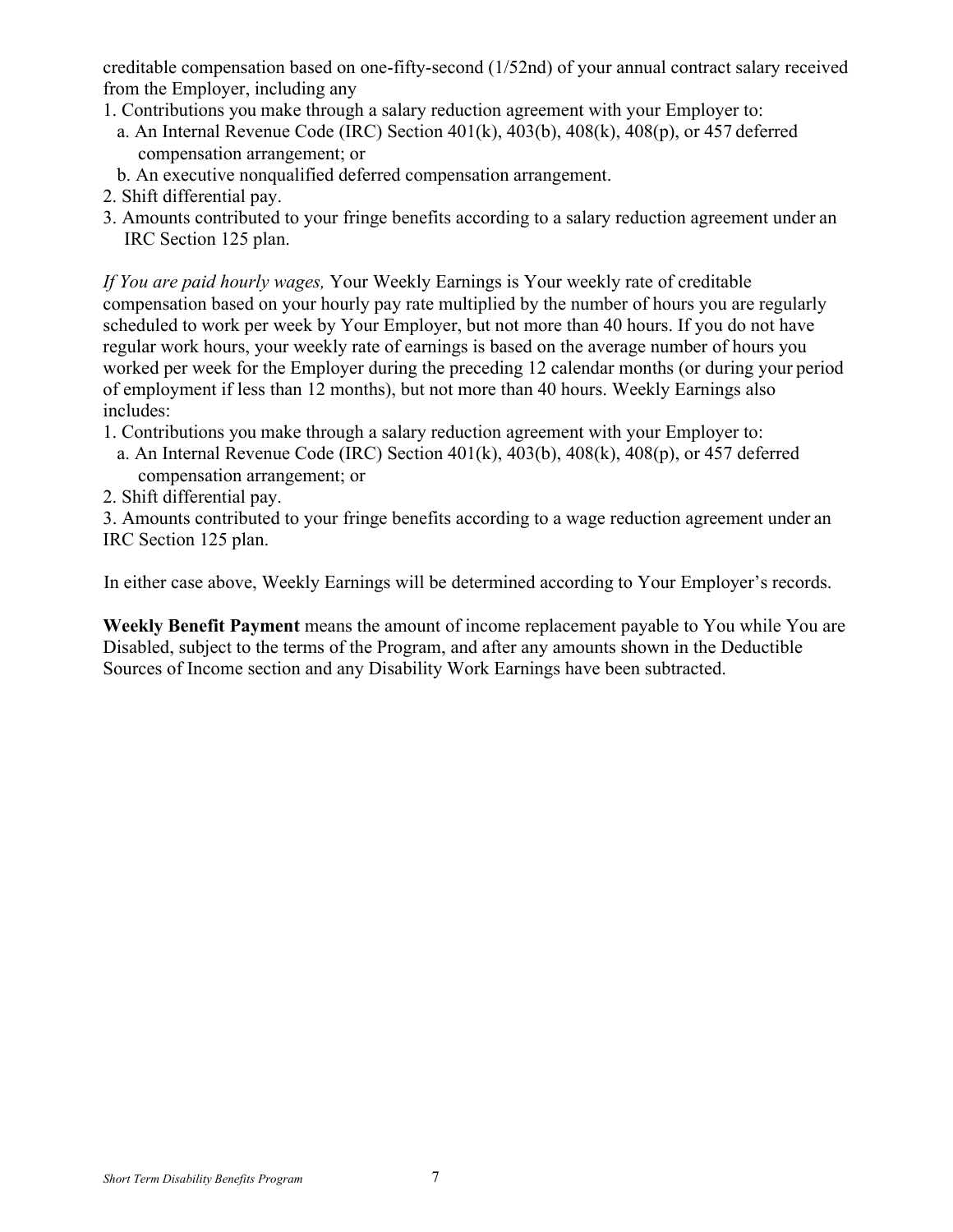### **When Short Term Disability Benefits End**

<span id="page-9-0"></span>Weekly Benefit Payments end on the first to occur of the following dates:

- *1.* You are no longer Disabled under the terms of the Program; *or*
- *2.* You are no longer receiving, accepting or following Regular Care from a Physician; *or*
- *3.* The Maximum Benefit Period from the Schedule of Benefits ends; *or*
- *4.* Preceding the date of Your death; *or*
- *5.* We ask You for Proof that You are still Disabled, if We do not receive Proof of Disability within 31 days of Our request; *or*
- *6.* We ask You for details about Your Deductible Sources of Income, including Your tax returns, if You do not give Us details within 31 days of Our request; *or*
- 7. We ask You to be examined by:
	- a Physician; *or*
	- health care professional

If You do not reasonably cooperate with the examiner or if You unreasonably decline to be examined; *or*

- *8.* Your Disability Work Earnings exceed the amount allowable under the Program; *or*
- *9.* You cease to reside in the United States. If You are outside the United States for a total period of 6 months or more during any 12 consecutive months of Weekly Benefit Payments, You will be considered to have ceased to reside in the United States; *or*
- *10.* You are confined to a penal or correctional institution; *or*
- *11.* With respect to a mental illness, that You are not under the continuing Regular Care of a Physician specializing in psychiatric care; *or*
- *12.* With respect to Alcoholism and Drug Addiction, that You are not being actively supervised by and receiving continuing treatment from a rehabilitation center or a designated institution approved for such treatment by an appropriate body in the governing jurisdiction, or, if none, by Us; *or*
- *13.* You or Your Physician fail to submit any medical or psychiatric information requested by Us; *or*
- *14.* You would be able to work in Your Own Occupation on a part-time basis earning 20% or more of Your Weekly Earnings, but choose not to do so; *or*
- 15. You would be able to increase Your current earnings to more than 80% of Your Weekly Earnings by increasing the number of hours worked or the number of duties performed in Your Own Occupation, but choose not to do so; *or*
- 16. The date You attain normal retirement age under the Virginia hybrid retirement program; *or*
- 17. The date you resign form your employment or are terminated from employment for cause.

If it is determined that You have applied for benefits under fraudulent circumstances, benefit payments will cease and the appropriate fraud defense action will be taken.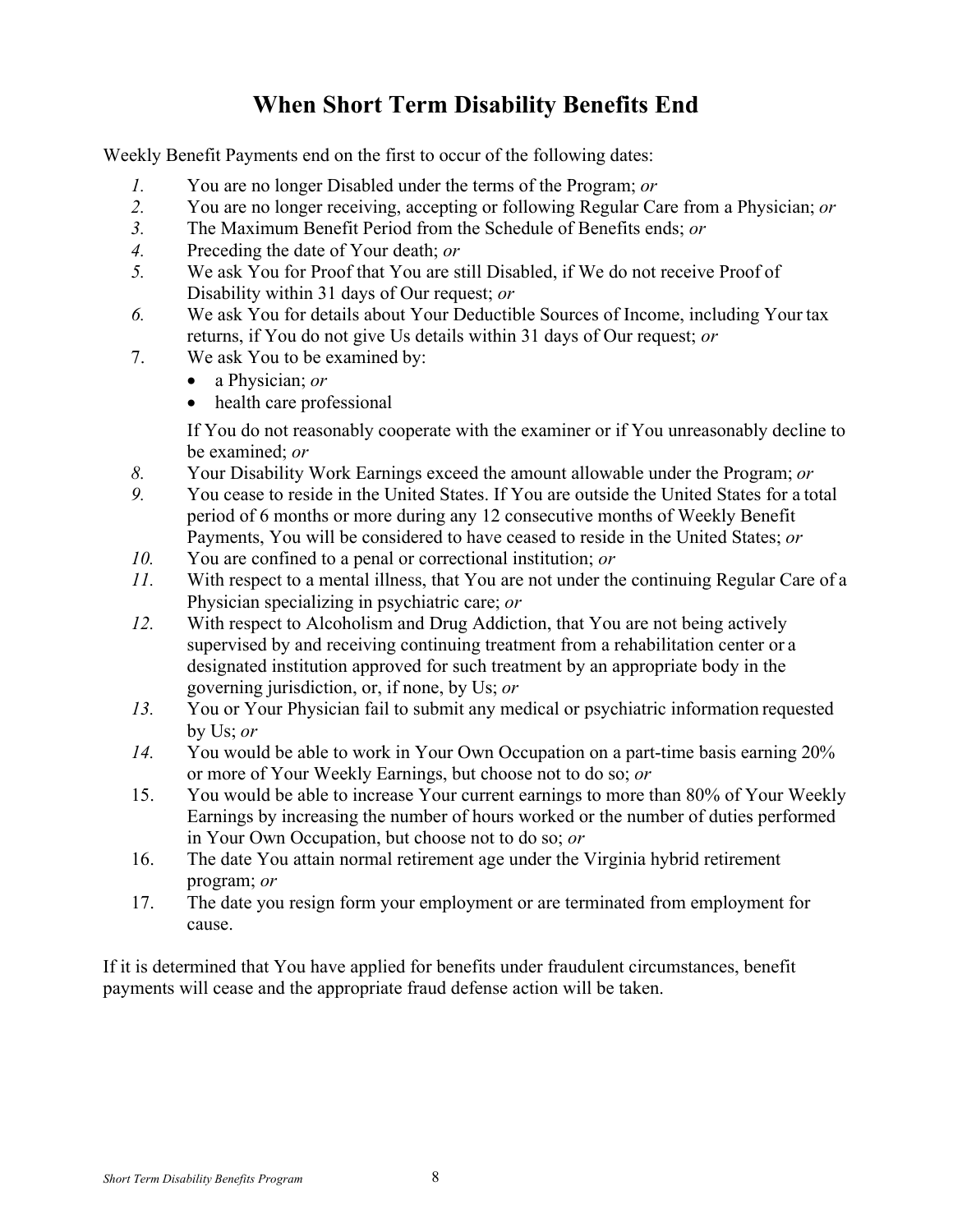### **Termination of Coverage**

Your coverage under the Program ends on the earliest of the following dates:

- the date the Plan Sponsor's self-insured Program ends;
- The date Your Employer no longer participates in the Plan Sponsor, VAcorp;
- the date You no longer meet the definition of an Eligible Employee (for example, You retire or otherwise end employment or are no longer regularly working the minimum number of hours per week);
- the date you cease to be a member of a covered Class;
- the date You cease to be Actively at Work. However, the employer may continue Your coverage unless it ends due to any of the above reasons during an absence from work due to a Leave of Absence that is in compliance with the Family Medical Leave Act of 1993 ("FMLA") or applicable state, family and medical leave law.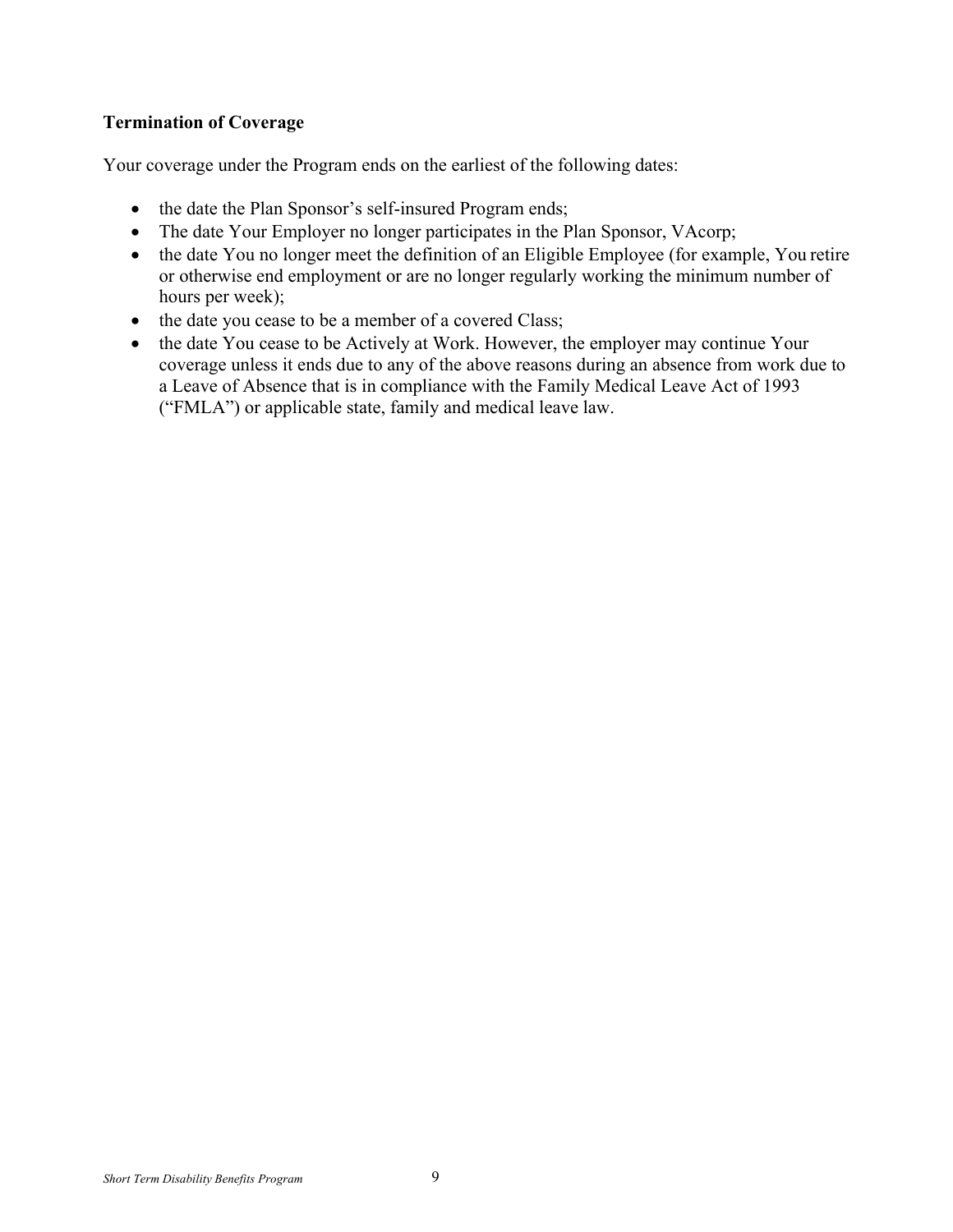### **Short Term Disability Income Coverage**

<span id="page-11-0"></span>Short term disability benefits are payable to You if You lose income due to a Disability. In order to receive short term disability benefits:

- You must be under the regular care of a Physician;
- the Physician must provide proof satisfactory to Us that You are Disabled; *and*
- the Disability must begin while:
	- You are employed by the Participating Employer ; *and*
	- You are covered under the Program.

### <span id="page-11-1"></span>**Definition of Disability and Disabled for Short Term Disability**

**Disabled and Disability** mean during the Elimination Period and thereafter because of Your Injury or Illness, *all* of the following are true:

• You are unable to do the Material and Substantial Duties of Your Own Occupation; or Your Disability Work Earnings, if any, are less than or equal to 80% of Your Weekly Earnings.

Your Disability must start while You are covered under the Program. You must be receiving Regular Care from a Physician for Your Injury or Illness for any period that You are Disabled.

Your loss of earnings must be a direct result of Your Injury or Illness. You will not be considered Disabled from an occupation solely due to:

- Loss, suspension, restriction or failure to maintain a professional license, occupational license, permit or certification; *or*
- Loss of earnings due to economic factors such as, but not limited to, recession, job elimination, job restructuring, temporary lay offs, pay cuts and job-sharing; *or*
- The Employer's work schedule that is inconsistent with the normal work schedule of Your Own Occupation; *or*
- Your relationship with the Employer or other employees of the Employer; *or*
- Failure or inability of the Employer to maintain the workplace in a manner consistent with the normal physical environment of Your Own Occupation; *or*
- Your inability to work more than 40 hours per week in the occupation, even if You were regularly required to work more than 40 hours per week prior to Your Injury or Illness.

#### <span id="page-11-2"></span>**Short Term Disability Benefits**

Short Term Disability benefits will be payable for a period of Disability in accordance with the terms of the Program, if:

- The Disability starts while You are covered under the Program; *and*
- The Disability continues during and past the Elimination Period; *and*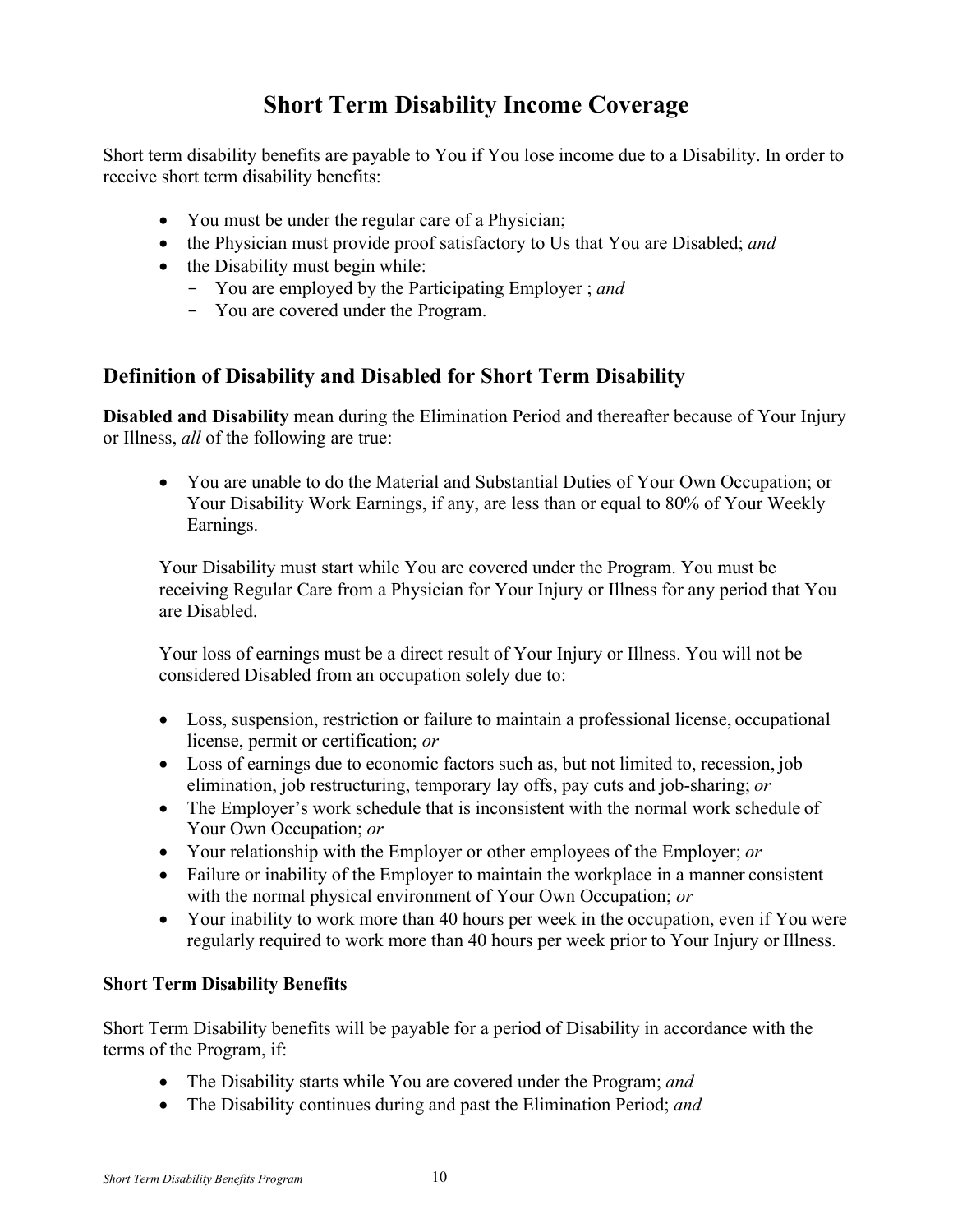• We receive Proof of Your Disability.

The Short Term Disability Benefit is shown in the Schedule of Benefits. The Short Term Disability Benefit may be reduced in accordance with the provisions of the *Deductible Sources of Income* section. The Short Term Disability Benefit will not:

- exceed Your amount of coverage; *or*
- be paid for longer than the Maximum Benefit Period.

You will begin to receive payments when We approve Your claim, provided the Elimination Period has been met. We will send You a payment each week for Short Term Disability benefits for any period payable under the Program.

### <span id="page-12-0"></span>**Calculating Your Short Term Disability Benefit**

We will calculate Your Weekly Benefit Payment as follows:

### Part A

If You are Disabled and not working:

1. Multiply Your Weekly Earnings by the Benefit Percentage shown in the Schedule of Benefits.

2. Take the amount from Step 1 above and subtract any amounts shown in the Deductible

Sources of Income section. The amount calculated in **Step 2** is Your Weekly Benefit Payment.

Part B (Work Incentive)

If You are Disabled and working, and Your Disability Work Earnings are less than or equal to 80% of Your Weekly Earnings:

- 1. Add Your Disability Work Earnings to Your gross Weekly Benefit (i.e. Your Weekly Benefit Payment before any Deductible Sources of Income are subtracted);
- 2. Compare the amount determined from item 1 immediately above with your Weekly Earnings just before Your Disability
- 3. If the amount determined from item 1 is greater than Your Weekly Earnings, the difference will be a Deductible Source of Income.

If You are working and Your Disability Work Earnings are more than 80% of Your Weekly Earnings, no Short Term Disability benefit will be payable.

We may require You to send Proof of Your weekly Disability Work Earnings. We will adjust Your Weekly Benefit Payment based on Your Disability Work Earnings.

As Part of Your Proof of Disability Work Earnings, We may require that You send Us any appropriate financial records which We believe necessary as Proof of Your income.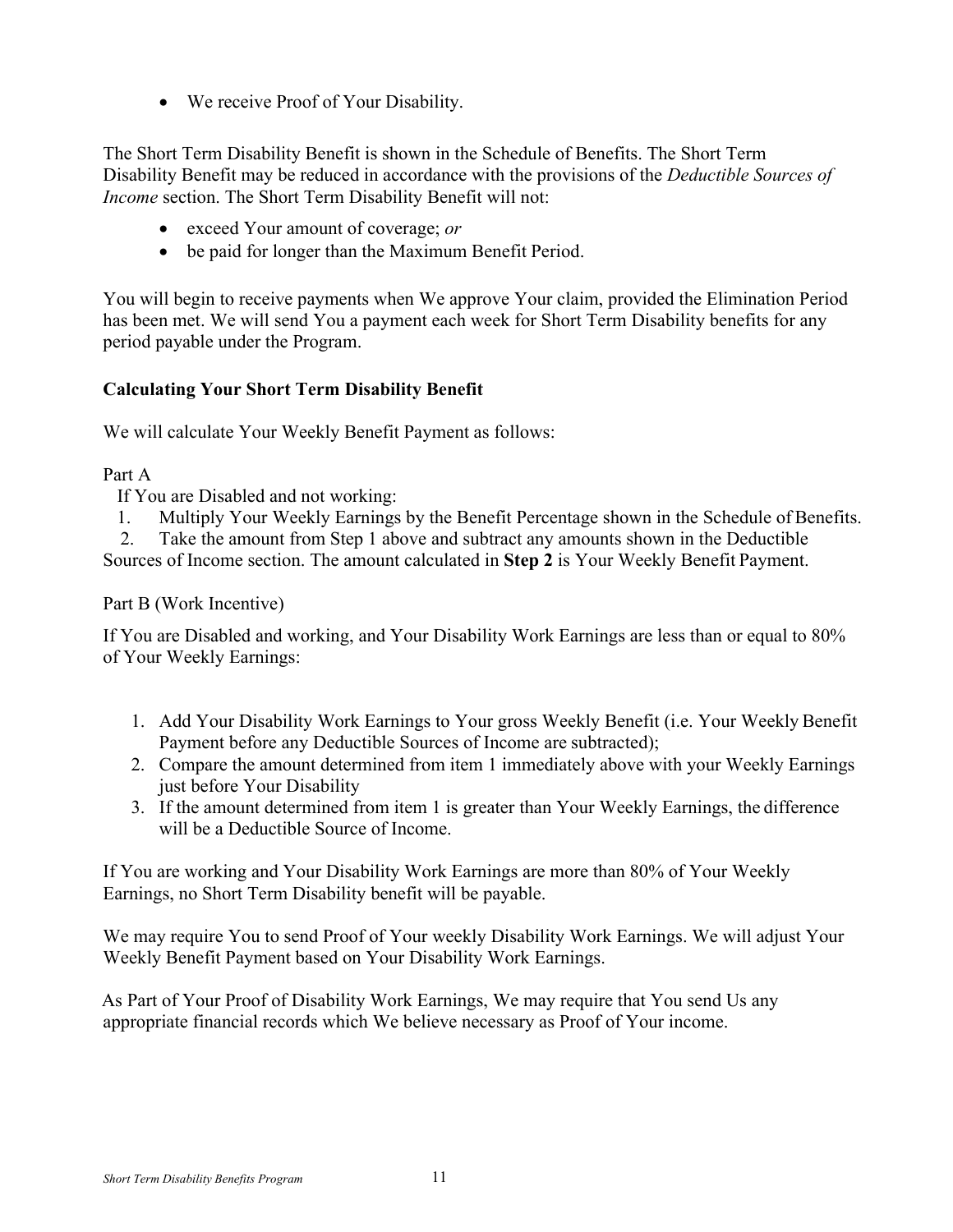### <span id="page-13-0"></span>**If Your Disability Work Earnings Fluctuate**

If Your Disability Work Earnings routinely fluctuate widely from week to week, We may average Your Disability Work Earnings over the most recent three weeks to determine if Your claim should continue.

If We average Your Disability Work Earnings, We will not terminate Your claim unless the average of Your Disability Work Earnings for a three week period exceeds 80% of Your Earnings.

We will not pay You for any week during which Your Disability Work Earnings exceed the amount allowable under the Program.

#### <span id="page-13-1"></span>**Recurrent Disability Provision for Short Term Disability**

If You have a Recurrent Disability, and after Your prior Disability ended, You return to work for Your Employer for 45 days or less, We will treat Your Disability as part of Your prior claim and You do not have tocomplete another Elimination Period.

Your Weekly Benefit Payment will be based on Your Weekly Earnings as of the date of Your initial claim.

Your Disability, as outlined above, will be subject to the same terms and conditions ofthe Program as Your prior claim.

Your Disability will be treated as a new claim if Your current Disability:

- is unrelated to Your prior Disability; *or*
- after Your prior Disability ended, You returned to work for the Employer for more than 45 consecutive days.

The new claim will be subject to all of the provisions of the Program and You will be required to satisfy a new Elimination Period.

#### **Period of Disability extended by a new condition**

If a period of Disability is extended by a new condition while You are receiving Weekly Benefit Payments, then the extension of the period of Disability will be treated as a part of the same continuous period of Disability, subject to the same Maximum Benefit Period. All other requirements, limitations and exclusions of the Program will apply to the new condition as well as to the original cause of Disability.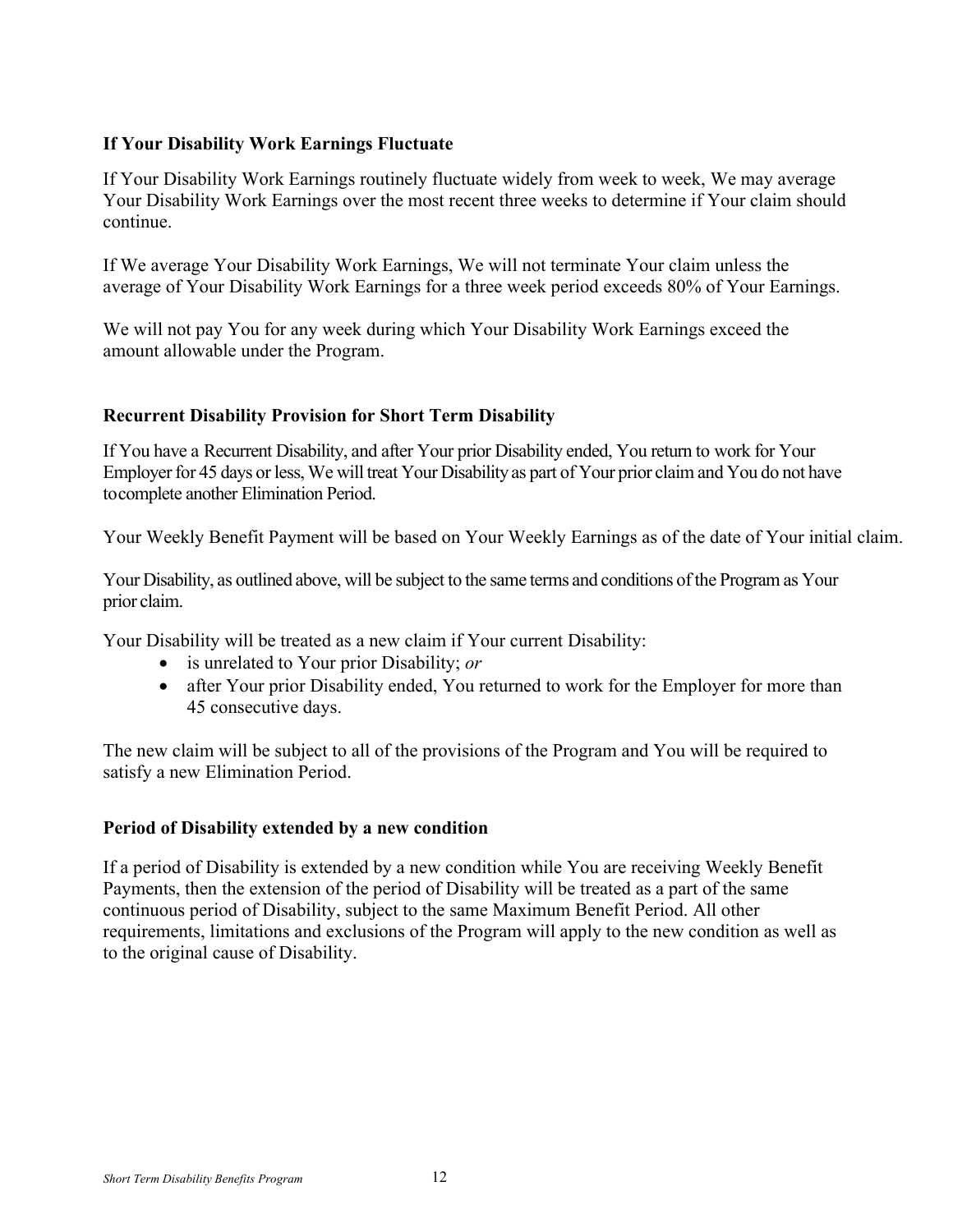### **Deductible Sources of Income**

Deductible Sources of Income, except for Retirement Benefits, must be payable as a result of the same disability for which We pay a benefit. We will require You to apply for any of the Deductible Sources of Income for which You may be eligible, except for Retirement Benefits that would only be provided on a reduced basis. You may be required to sign a reimbursement agreement stating that if You receive any payments for Deductible Sources of Income, You will reimburse the Plan Sponsor for any overpayment of benefits. You must immediately disclose to Us the amount of any retroactive payment You may receive from any of the Deductible Sources of Income.

### **The following are Deductible Sources of Income:**

- 1. The amount that You receive, or are eligible to receive, under:
	- a workers' compensation law; *or*
	- an occupational disease law; *or*
	- unemployment compensation law
	- any other Act or Law with similar intent.
- 2. The amount that You receive, or are eligible to receive, as disability income payments under any:
	- state compulsory benefit Act or Law; *or*
	- governmental retirement system as a result of Your employment with the Employer; *or*
	- Veteran's Administration or any other foreign or domestic governmental agency; *or*
	- automobile liability insurance policy; *or*
	- individual disability income plans which are wholly or partially paid for by the Employer; *or*
	- any plan or arrangement of disability coverage, whether insured or not, resulting from Your employment by or association with the Participating Employer or any other employer, or resulting from Your membership in or association with any group, association, union or other organization.
- 3a.The amount that You, Your spouse, and children receive, or are eligible to receive, as disability payments because of Your Disability under:
	- The United States Social Security Act; or
	- the Canada Pension Plan; or
	- the Quebec Pension Plan; or
	- any similar plan or act.
- 3b.The amount that You receive, or are eligible to receive, as retirement payments or the amount Your spouse and children receive as retirement payments because You are receiving retirement payments under:
	- The United States Social Security Act; or
	- the Canada Pension Plan; or
	- the Quebec Pension Plan; or
	- any similar plan or act.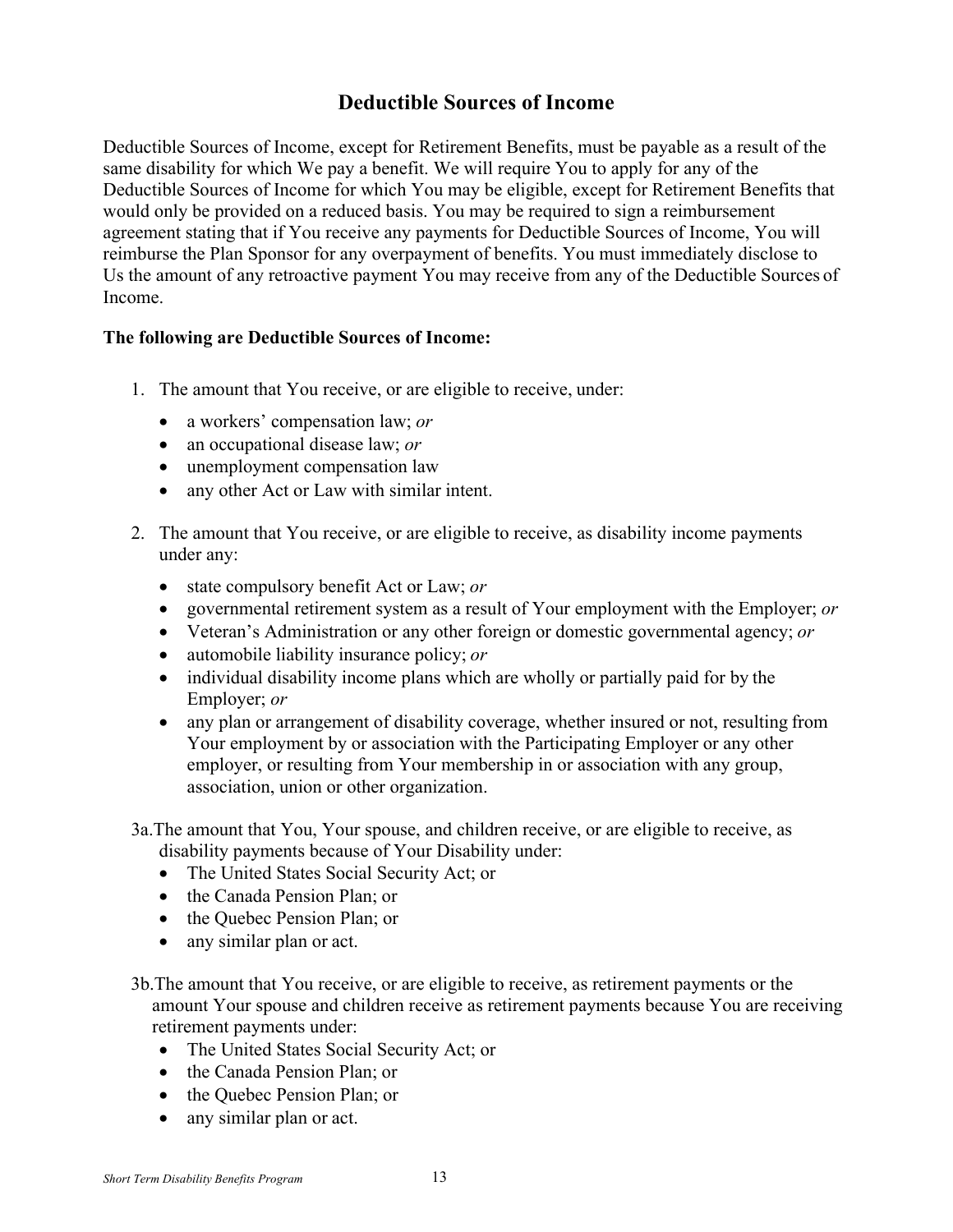4. Any disability benefits You receive or are eligible to receive under the Plan Sponsor's retirement plan, including a public employee retirement system, a state teacher retirement system, and a plan arranged and maintained by a union or employee association for the benefit of its members. You and the Plan Sponsor's contributions will be considered as distributed simultaneously throughout Your lifetime, regardless how funds are distributed from the retirement plan.

If any of these plans has two or more payment options, the option which comes closest to providing You a weekly income for life with no survivor benefit will be a Deductible Source of Income, even if you choose a different option.

- 5. The amount that You:
	- receive as disability payments under the Employer's Retirement Plan; *or*
	- voluntarily elect to receive as retirement payments under the Employer's Retirement Plan; *or*
	- are eligible to receive as retirement payments when You reach the later of age 62 or normal retirement age, as defined in the Employer's Retirement Plan.

Disability payments under a Retirement Plan will be those benefits which are paid due to disability and do not reduce the retirement benefit which would have been paid if the disability had not occurred.

Retirement payments will be those benefits which are paid based on the Plan Sponsor's contribution to the Retirement Plan. Disability benefits which reduce the retirement benefit under the plan will also be considered as a retirement payment.

Regardless of how the retirement funds from the Retirement Plan are distributed, We will consider the Plan Sponsor and Your contributions to be distributed simultaneously throughout Your lifetime.

- 6. The amount You receive as a result of any action brought under Title 46, United States Code Section 688 (The Jones Act).
- 7. The amount You receive from a third party (after subtracting attorney's fees) by judgment, settlement or otherwise.
- 8. The amount You receive underthe mandatory portion of any "no fault"motor vehicle plan.
- 9. Commissions.
- 10. Any amounts from partnership, proprietorship draws, or similar draws.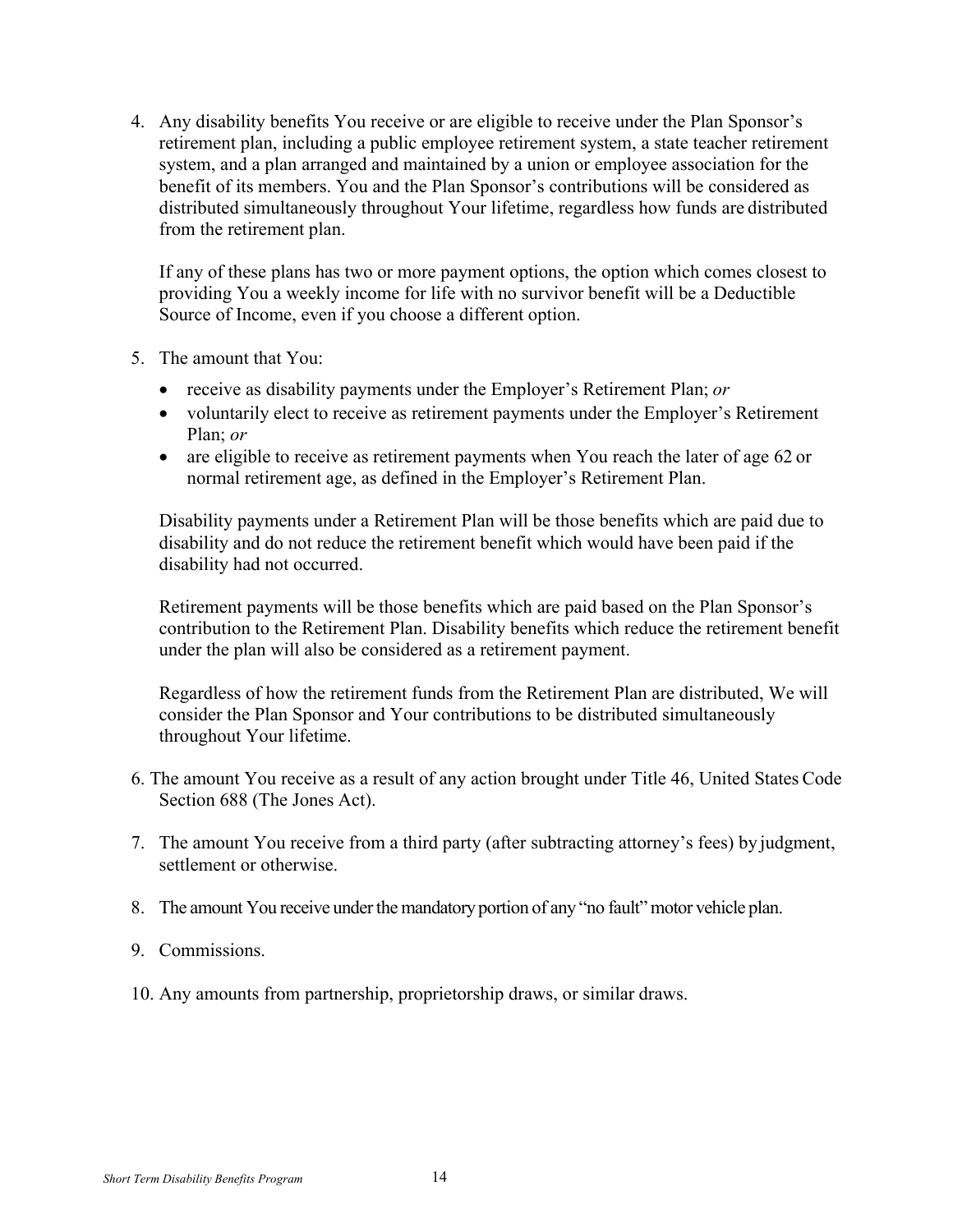### <span id="page-16-0"></span>**Lump Sum Payments**

If You receive a lump sum payment of a Deductible Source of Income, We will deduct the lump sum from Your Weekly Benefit Payment by prorating the lump sum on a weekly basis over the time period for which the lump sum was given. If no time period is stated, the lump sum will be pro-rated based on the lesser of the Maximum Benefit Period or Your expected lifetime as determined by Us.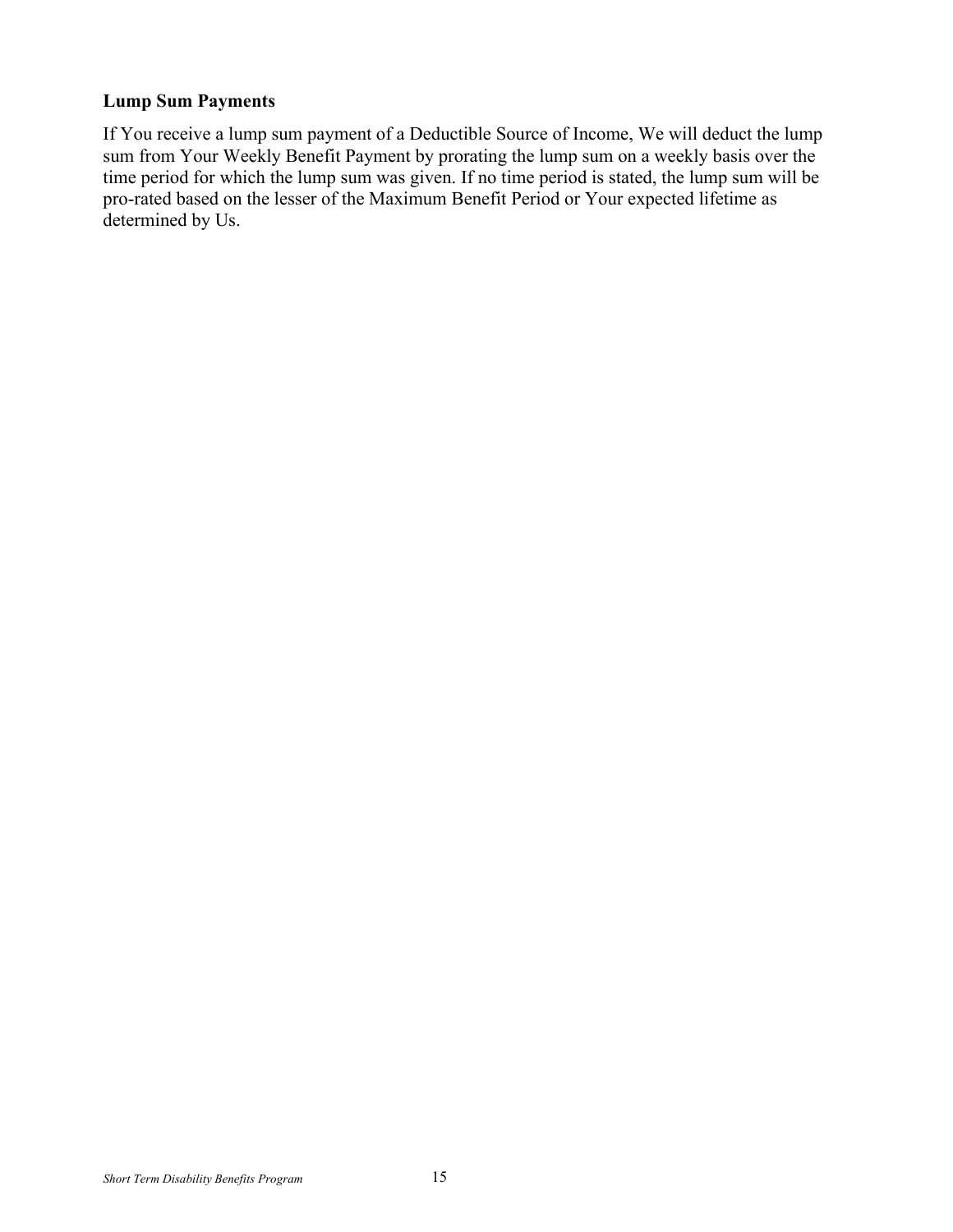### **Non-Deductible Sources of Income**

<span id="page-17-0"></span>We will not subtract from Your Weekly Benefit Payment any income You receive from the following:

- 1. 401(k) plans;
- 2. profit sharing plans;
- 3. thrift plans;
- 4. tax sheltered annuities;
- 5. stock ownership plans;
- 6. credit or mortgage disability insurance;
- 7. non-qualified plans of deferred compensation;
- 8. pension plans for partners;
- 9. military pension and disability income plans;
- 10. individual disability plans paid by the Employee;
- 11. a retirement plan from another employer;
- 12. individual retirement accounts (IRA);
- 13. Accelerated death benefits paid from a life insurance policy;
- 14. Keogh (HR-10) plan;
- 15. Reimbursement for hospital, medical or surgical expense;
- 16. salary continuation;
- 17. accumulated sick leave;
- 18. employer-sponsored paid time off or vacation pay;
- 19. severance pay.

If salary continuation or accumulated sick leave plan payments, employer-sponsored paid time off, vacation pay or severance pay, plus the Weekly Benefit Payment and Your Disability Work Earnings exceed 100% of Your Weekly Earnings, We will subtract the amount in excess of 100% from Your Weekly Benefit Payment.

### <span id="page-17-1"></span>**If You May Qualify for Deductible Income Benefits**

When We determine that You may qualify for benefits under items 1, 2 and 3a & b in the Deductible Sources of Income section, We will estimate Your entitlement to these benefits. We can reduce Your payment by the estimated amounts if such benefits:

- have not been awarded or denied; *or*
- have been denied and the denial is being appealed.

### <span id="page-17-2"></span>**Social Security Benefits**

You must apply for benefits under the Federal Social Security Act if there is a reasonable basisfor application. To apply for Social Security benefits means to pursue such benefits until You receive approval from the Social Security Administration, or a notice of denial of benefits from an administrative law judge.

We may require You to:

- Send Us Proof that You have applied for Social Security Benefits; *and*
- Sign a reimbursement agreement in which You agree to repay the Plan Sponsor for any overpayments We may make to You under the Program; *and*
- Sign a release that authorizes the Social Security Administration to provide information directly to Us regarding Your Social Security benefits eligibility.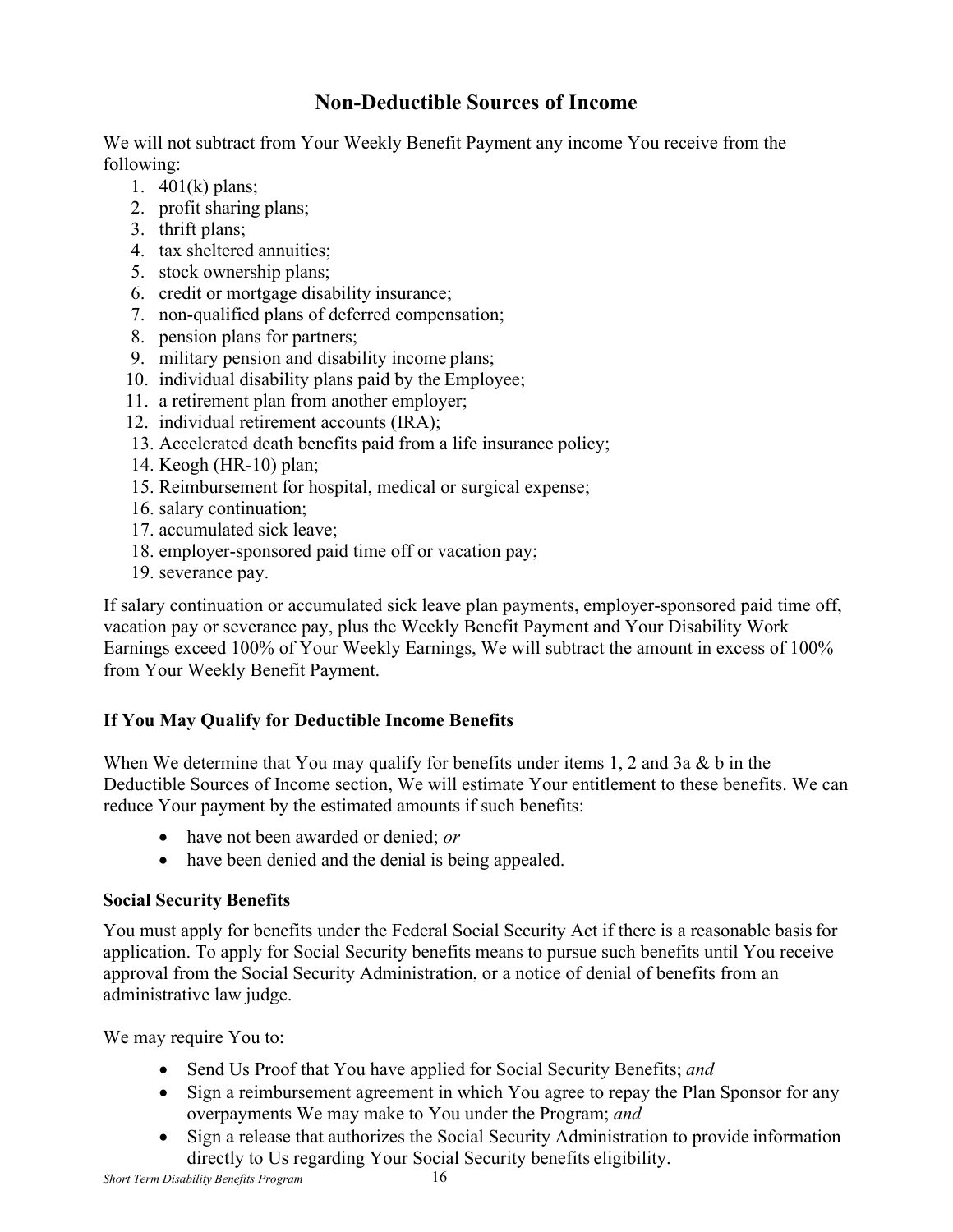When You receive approval or final denial for Your claim for Social Security benefits as described above, You must notify Us immediately. We will adjust the amount of Your Weekly Benefit Payment. You must promptly repay Us for any overpayment.

### **Recovery of Overpayment**

We have the right to recover any amount that We determine to be an overpayment. This includes any prior or current overpayment from any past, current or new payable claim under the Program. An overpayment occurs if We determine that:

- The total amount paid by Us on Your claim is more than the total amount then due to You under the Program; *or*
- Payment made by Us should have been made under another plan.

If such overpayment occurs, You have an obligation to reimburse the Plan Sponsor in full within 60 days of Our Written notice to You.

If the Plan Sponsor does not receive reimbursement in full within 60 days, We may, at Our sole discretion, use any available legal means to collect the overpayment, including but not limited to one or both of the following:

- Taking legal action;
- Stopping or reducing any future payments under the Program, which might otherwise be payable to You or any other Claimant or payee.

You must immediately disclose to Us the amount of any retroactive payment You may receive from any of the Deductible Sources of Income. We have the right to obtain any information We may require relating to Your eligibility, application or receipt of Deductible Sources of Income. You must provide Us with Your Signed authorization to obtain such information upon Our request.

### **Adjustment for Underpayment**

If We determine that You have been paid less than You are entitled to under the Program, We will pay You the difference in one lump sum.

### **Proration**

Any Short Term Disability Benefit payable for less than a week will be prorated based on a 7 day week.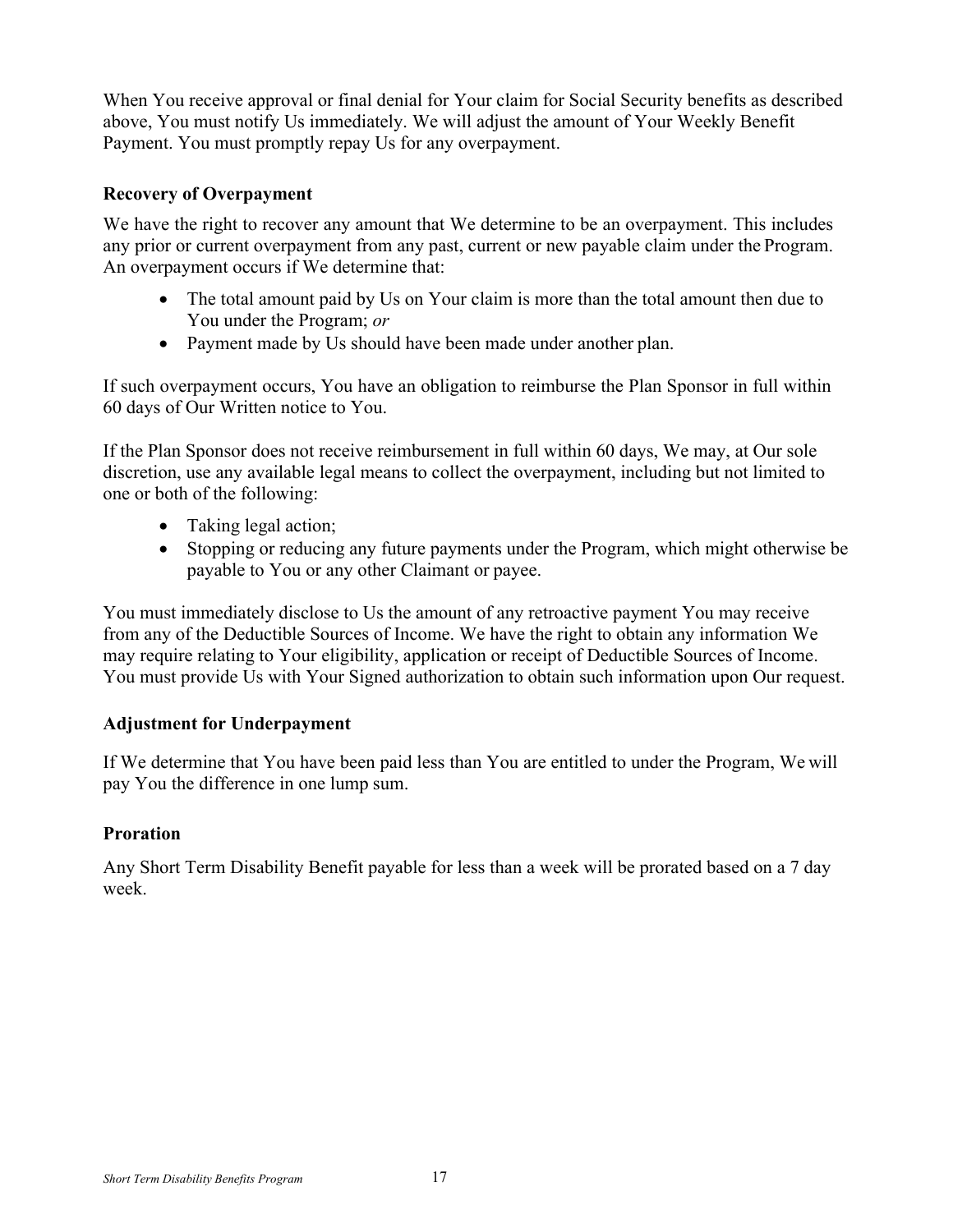# **Additional Benefit for Vocational Rehabilitation Program**

If You are Disabled and receiving Weekly Disability Payments under the Policy, You may be eligible for Vocational Rehabilitation services.

**Vocational Rehabilitation Program** means a program of services that have been approved by Us for the purpose of helping You to return to work. The Vocational Rehabilitation Program may include, at Our sole discretion, but is not limited to, the following services:

- 1. coordination with Your Plan Sponsor to assist You to return to work;
- 2. evaluation of adaptive equipment or job accommodations to allow You to work;
- 3. evaluation of possible workplace modifications which might allow You to return to work in Your Own Occupation or another job or occupation;
- 4. vocational evaluation to determine how Your disability may impact Your employment options;
- 5. job placement services, including resume preparation services and training in job-seeking skills;
- 6. alternative treatment plans such as recommendations for support groups, physical therapy, occupational therapy, or other treatment designed to enhance Your ability to work.

We will determine the extent to which these services may be provided. We will pay the service provider(s) for these services unless We agree in writing to other arrangements.

Our decision to offer a Vocational Rehabilitation Program will be based on:

- 1. Your education, training and experience;
- 2. Your transferable skills;
- 3. Your physical and mental abilities;
- 4. Your motivation to return to active employment;
- 5. the labor force demand for workers in the proposed occupation in Your geographic area; *and*
- 6. the expected liability for Your long term Disability claim.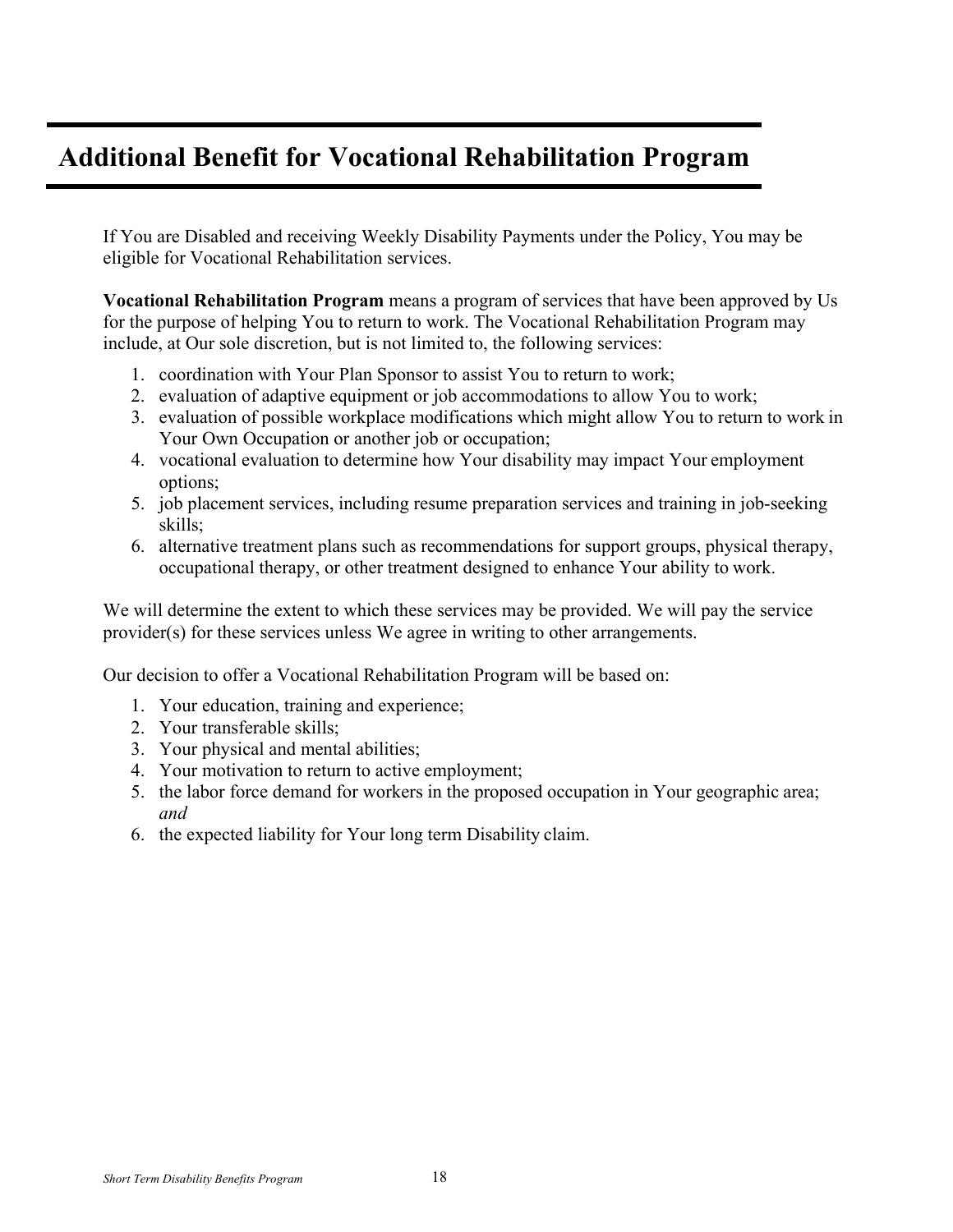# **Vocational Rehabilitation Program (continued)**

To qualify for these services, You must:

- 1. have a Disability which prevents You from performing some or all of the Material and Substantial Duties of Your Own Occupation;
- 2. lack of skills, training, or experience You would need to perform another Gainful Occupation;
- 3. possess the physical and mental abilities You need to complete a rehabilitation program; *and*
- 4. be reasonably expected to return to active employment with the assistance of these services.

A Vocational Rehabilitation Program proposal may be made either by Us, Your Physician or You. We will prepare a written program with input from You, Your Physician, Your current employer and/or Your prospective employer. Once We approve a program, You will be provided services according to the written program.

The written program will describe:

- 1. the goals of the Vocational Rehabilitation Program;
- 2. Our responsibilities;
- 3. Your responsibilities;
- 4. the responsibilities of any third party(ies) associated with this program;
- 5. the expected dates of the services;
- 6. the expected costs of the services;
- 7. the expected duration of the program.

We reserve the right to make the final decision concerning Your eligibility to take part in this program, and the amount of services You will be provided.

If You agree to participate in the program and fail to complete Your responsibilities under the program without Reasonable Care, Your Weekly Benefit Payment may be reduced or discontinued.

**Reasonable Cause** means documented physical or mental impairments which leave You unable to take part in or complete the agreed upon program. It may also mean that You are involved in:

- medical treatment which prevents or interferes with Your taking part in or completing the program; *or*
- some other vocational rehabilitation program which conflicts with Your taking part in or completing the program developed by Us, and that program is reasonably expected to return You to active employment.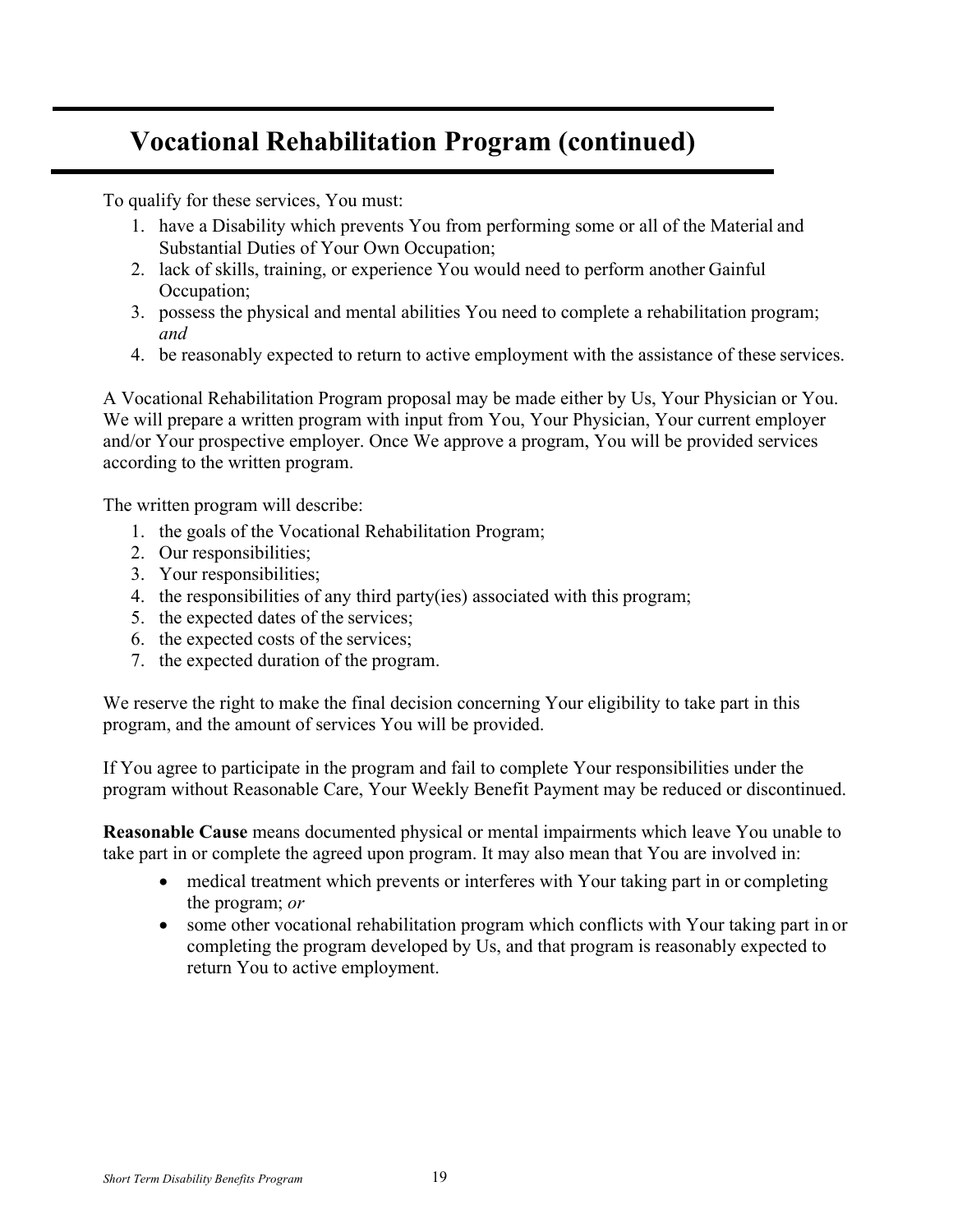# **Additional Benefit for Work Retention Assistance**

If You:

- 1. have a medical condition or functional impairment that You report to Us and that We determine in Our sole discretion has the potential to result in a Disability; but
- 2. have not yet become Disabled,

We may provide vocational rehabilitation services and assistance We determine necessary and appropriate to minimize the effects of such condition or impairment and to assist You in retaining the ability to perform the Material and Substantial Duties of Your Own Occupation or of another appropriate gainful occupation offered by the Plan Sponsor.

The vocational rehabilitation services may include, at Our sole discretion, payment of certain expenses for education, training, accommodation, or assistive technology in connection with the Vocational Rehabilitation Program We have approved for You.

Examples of conditions or impairments for which We may be able to provide services under this Additional Benefit for Work Retention Assistance include, but are not limited to:

- 1. Diabetes with complications or other endocrine disorders;
- 2. Vision or hearing loss;
- 3. Arthritis and other degenerative or progressive musculoskeletal conditions;
- 4. Multiple Sclerosis and other progressive neurological disorders; and
- 5. Cancer and complications of cancer treatment.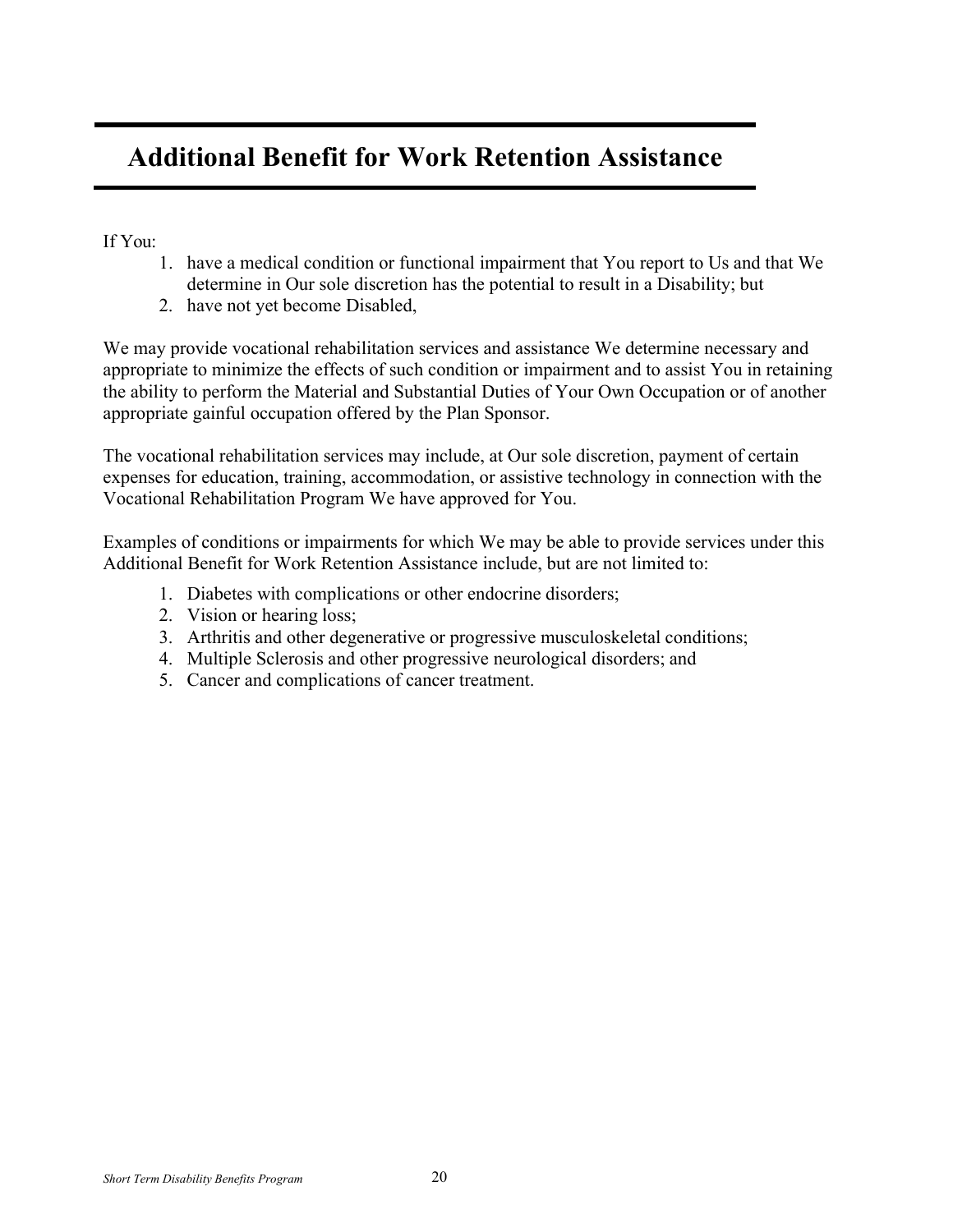# **Additional Benefit for Catastrophic Conditions**

To receive payments under this Additional Benefit, You must be receiving Weekly Benefit Payments. You are eligible to receive this Additional Benefit , when We receive satisfactory Proof that due to the Disability for which You are receiving Weekly Benefit Payments under the Policy, You:

- lose the ability to safely and completely perform at least 2 Activities of Daily Living without another person's assistance or verbal cueing; or
- have a deterioration or loss in intellectual capacity and need another person's assistance or verbal cueing for Your protection or for the protection of others.

### **Activities of Daily Living** mean:

- 1. **Bathing**: the ability to wash Yourself either in the bathtub or shower or by sponge bath with or without equipment or adaptive devices including the task of getting into or out of the bathtub or shower.
- 2. **Dressing**: the ability to put on and take off all garments and medically necessary braces or artificial limbs usually worn;
- 3. **Toileting:** the ability to get to and from and on and off the toilet, and performing associated personal hygiene.
- 4. **Transferring**: the ability to move in and out of a chair or bed with or without equipment such as canes, quad canes, walkers, crutches or grab bars or other support devices including mechanical or motorized devices.
- 5. **Continence:** the ability to either:
	- voluntarily control bowel and bladder function; or
	- if incontinent, be able to perform associated personal hygiene (including caring for a catheter or colostomy bag).
- 6. **Eating:** the ability to get nourishment into the body.

An Activities of Daily Living loss that existed prior to coverage under this program will not be considered as a loss under this Additional Benefit.

The Additional Benefit for Catastrophic Conditions is 20% of pre-disability Weekly Earnings, but when combined with Weekly Benefit Payments, is not to exceed 80% of Weekly Earnings.

The Additional Benefit for Catastrophic Conditions is not subject to Deductible Sources of Income. This benefit plus Your Weekly Benefit Payment will not exceed the Maximum Weekly Benefit shown in the Schedule of Benefits.

The Additional Benefit for Activities of Daily Living will end on the earliest of the following dates:

1. You cease to be paid a Weekly Benefit Payment;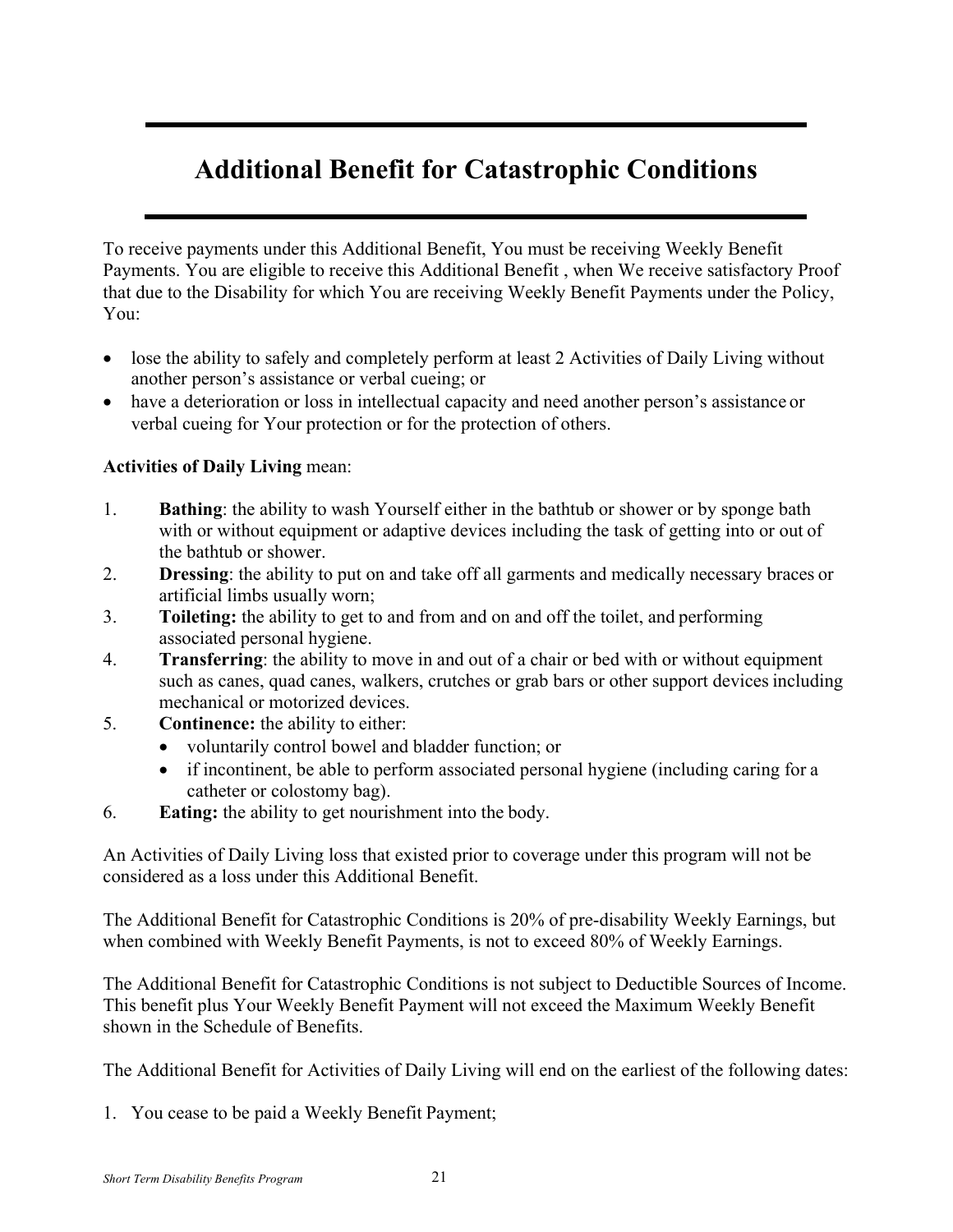- 2. You recover the Activities of Daily Living that were lost as a result of Your Disability;
- 3. You die.
- 4. any other requirement or condition of the Policy is not met, including but not limited to those listed in the When Disability Benefits End section.

No survivor benefits are payable under the Additional Benefit for Catastrophic Conditions.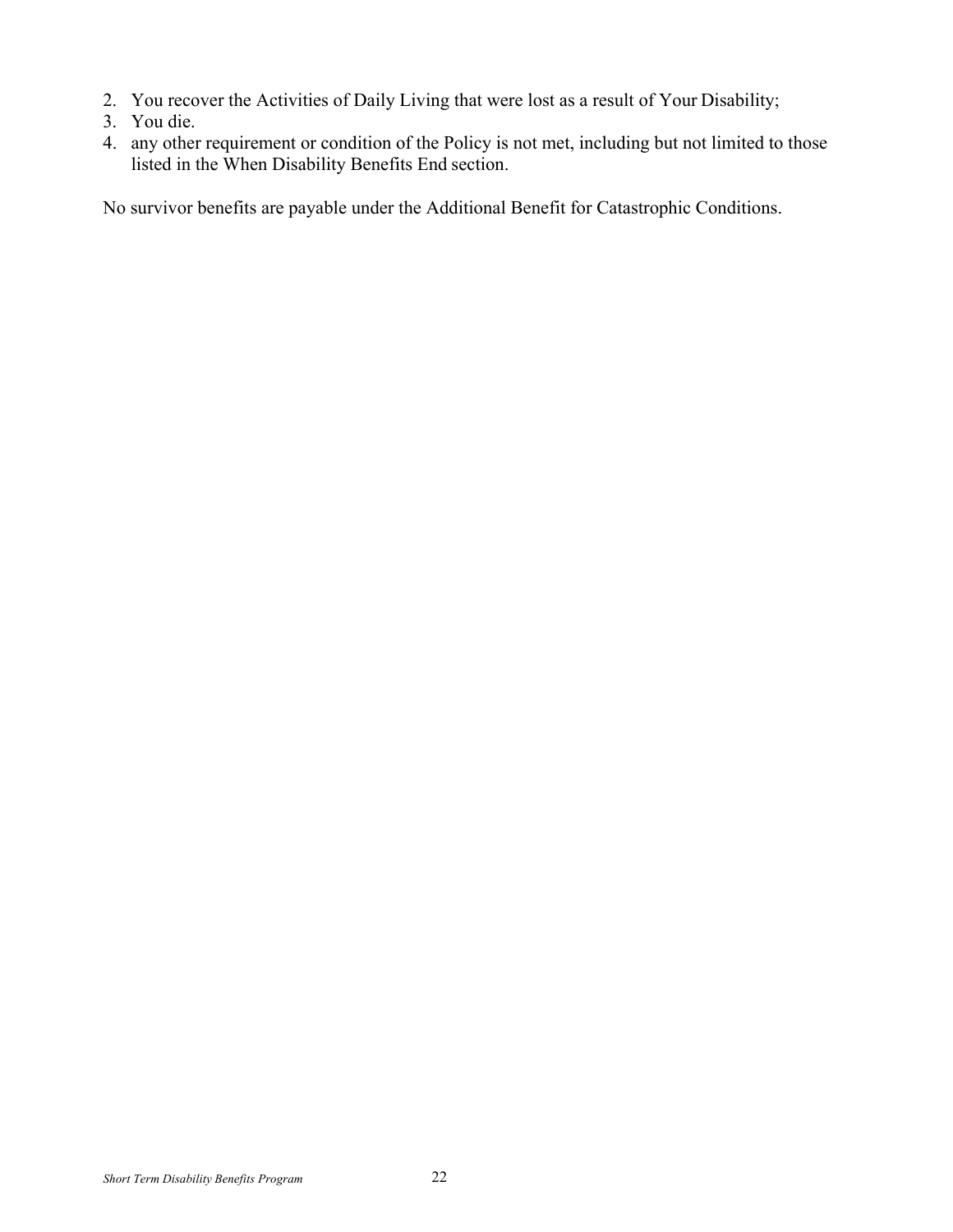### **Exclusions**

### <span id="page-24-0"></span>*DISCLAIMER: Non-insured benefit specifications may differ from state insured benefit plans.*

### **The following exclusions apply to any and all benefits under the Program, including any Additional Benefits or Additional Provisions unless otherwise specifically referenced.**

The Program does not cover any disabilities or loss caused by, resulting from, or related to any of the following:

- 1. War or an act of war, declared or undeclared, whether civil or international;
- 2. Service in the armed forces, military reserves or National Guard of any country or international authority, or in a civilian unit serving with such forces;
- 3. Self–inflicted Injury or Illness or your attempt to commit suicide while sane or insane;
- 4. Active participation in a riot or civil commotion;
- 5. Participating in, committing or attempting to commit a felony, or any type of assault or battery, or engaging in an unlawful act or illegal occupation. This exclusion applies even if You plead to a lesser charge or no contest;
- 6. Operating any Motorized Vehicle if;
	- *a.* under the influence of any intoxicant or drug whether or not prescribed by a physician; *or*
	- b. Your blood alcohol concentration is in excess of the legal limit in the state in which the Accident or Injury occurred.
- 7. Any accident, Injury or Illness caused by, resulting from, or related to Your being under the influence of any illicit drug, narcotic, controlled substance or chemical, unless you are participating in good faith in a treatment plan, program or course of medical treatment;
- 8. Loss of professional license, occupational license or certification.

In addition, the Program will not pay a benefit for any period for which any of the following applies:

- 1. You are no longer receiving, accepting or following Regular Care from a Physician, except for a period wherein the Physician certifies that treatment is not warranted;
- 2. With respect to a mental disorder, any period during which You are not under the continuing Regular Care of a Psychiatrist specializing in psychiatric care. With respect to Alcoholism and Drug Addiction, any period during which You are not being actively supervised by and receiving continuing treatment from a rehabilitation center or a designated institution approved for such treatment by an appropriate body in the governing jurisdiction, or, if none, by Us.
- 3. You have applied for benefits under fraudulent circumstances and these circumstances resulted in a conviction of fraud.
- 4. You unreasonably fail to submit to an Independent Medical Exam requested by Us.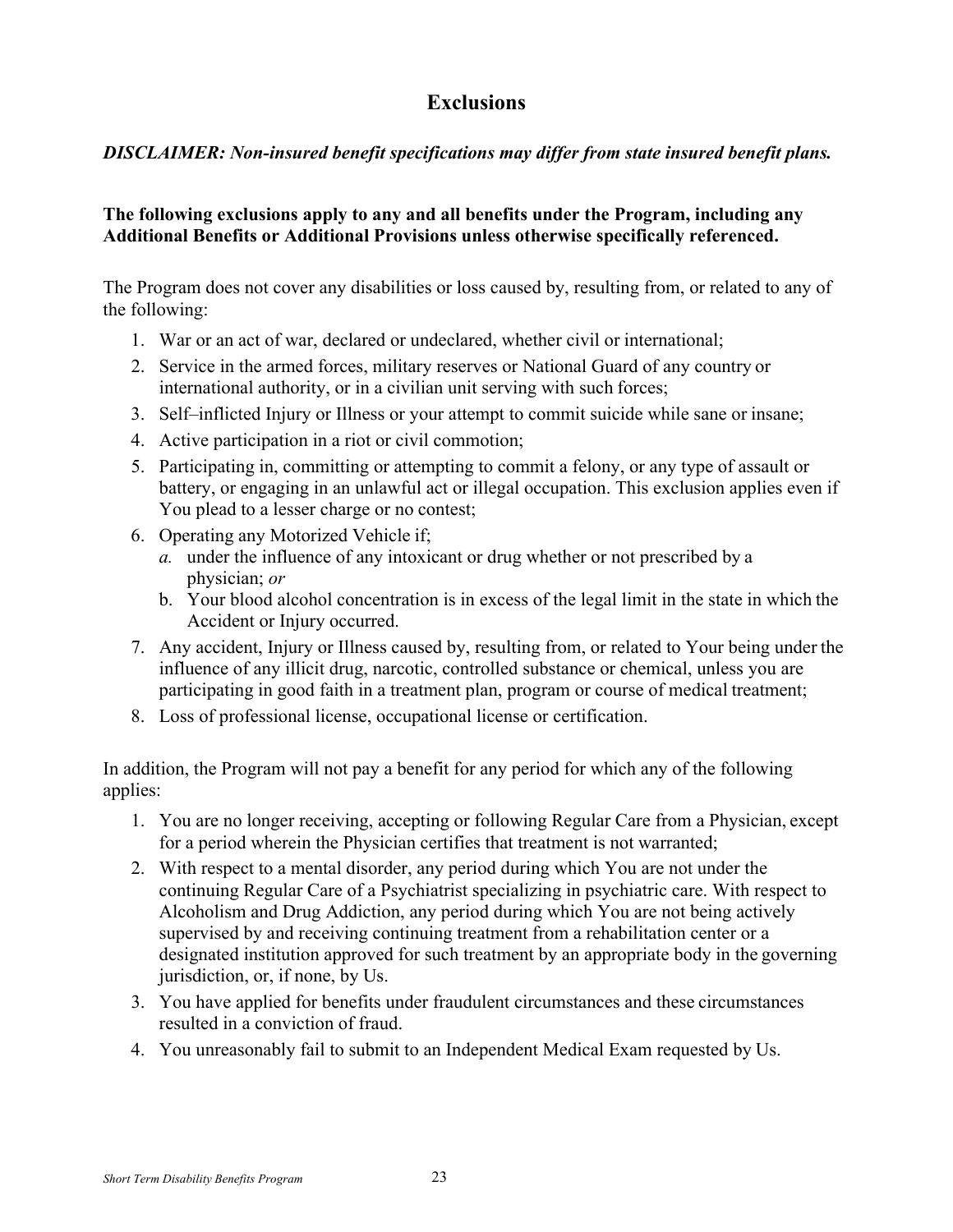- 5. You are confined to a penal or correctional institution.
- 6. Disability results from cosmetic or reconstructive surgery, except for complications arising from such surgery, or surgery necessary to correct a deformity caused by Illness or accidental Injury.
- 7. You or Your Physician fail to provide within 31 days any medical or any psychiatric records which We reasonably request.
- 8. Any period that any other requirement or condition of the Program is not met, including but not limited to those listed in the *When Disability Benefits End* section.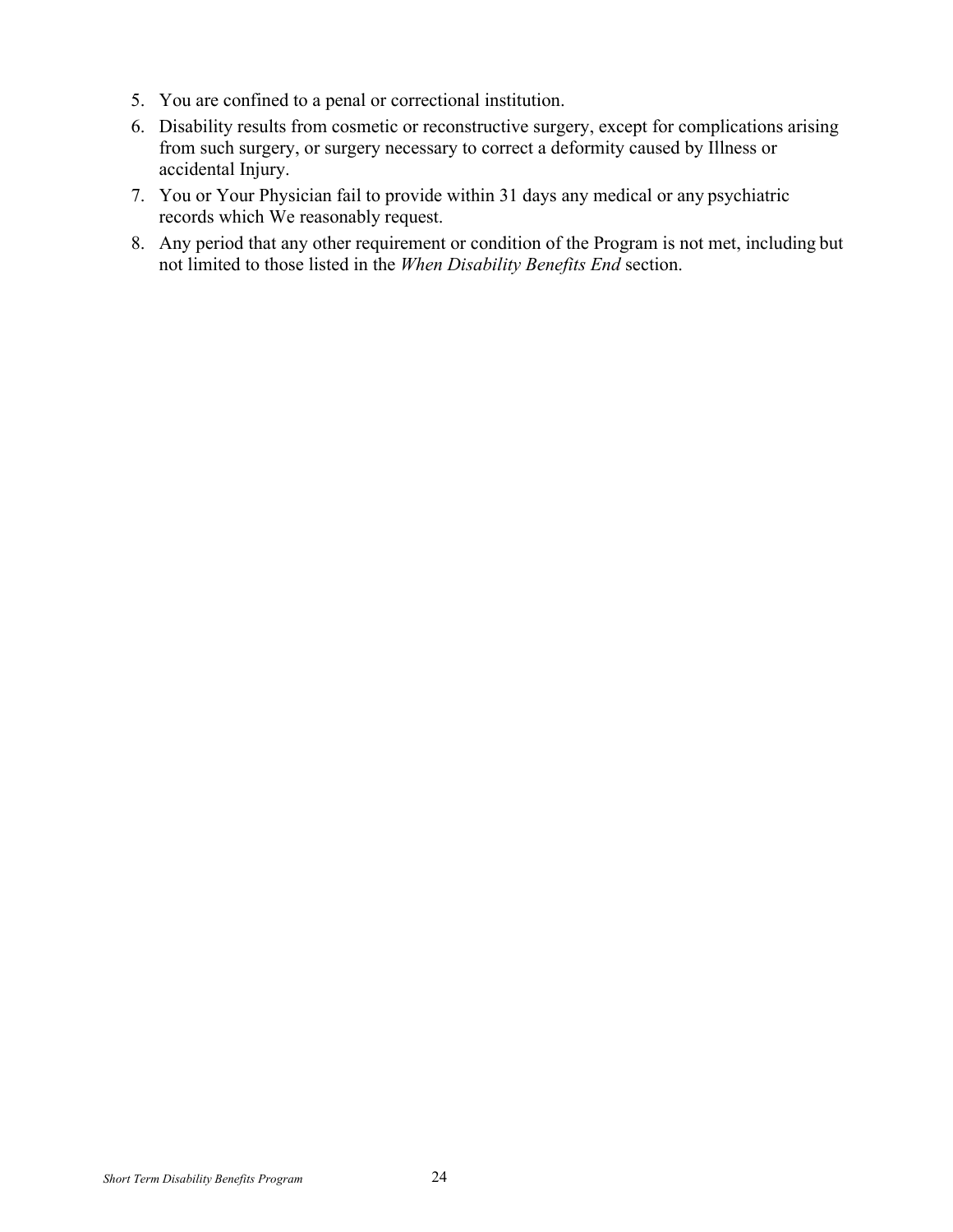### **General Provisions**

### <span id="page-26-1"></span><span id="page-26-0"></span>**Currency**

All payments made to or by Us will be made in United States dollars.

### <span id="page-26-2"></span>**Class Membership**

You may only be insured under one Class at any time.

### <span id="page-26-3"></span>**Agency**

The Agent for claims adjudication appointed by the Plan Sponsor is not liable for any acts or omissions.

### <span id="page-26-4"></span>**Changes to Program**

The Program may be amended at any time by the Plan Sponsor without the consent of or notice to any other individual. Any amendment will be in Writing and communicated to you.

It is understood that, if the Program is amended during Your continuous period of Disability, the amendment will have no effect on the amount of insurance during that same continuous period of Disability.

### <span id="page-26-5"></span>**Enforcement of Program Terms**

If at any time We do not enforce a provision of the Program, We will still retain Our right to enforce that provision at Our option.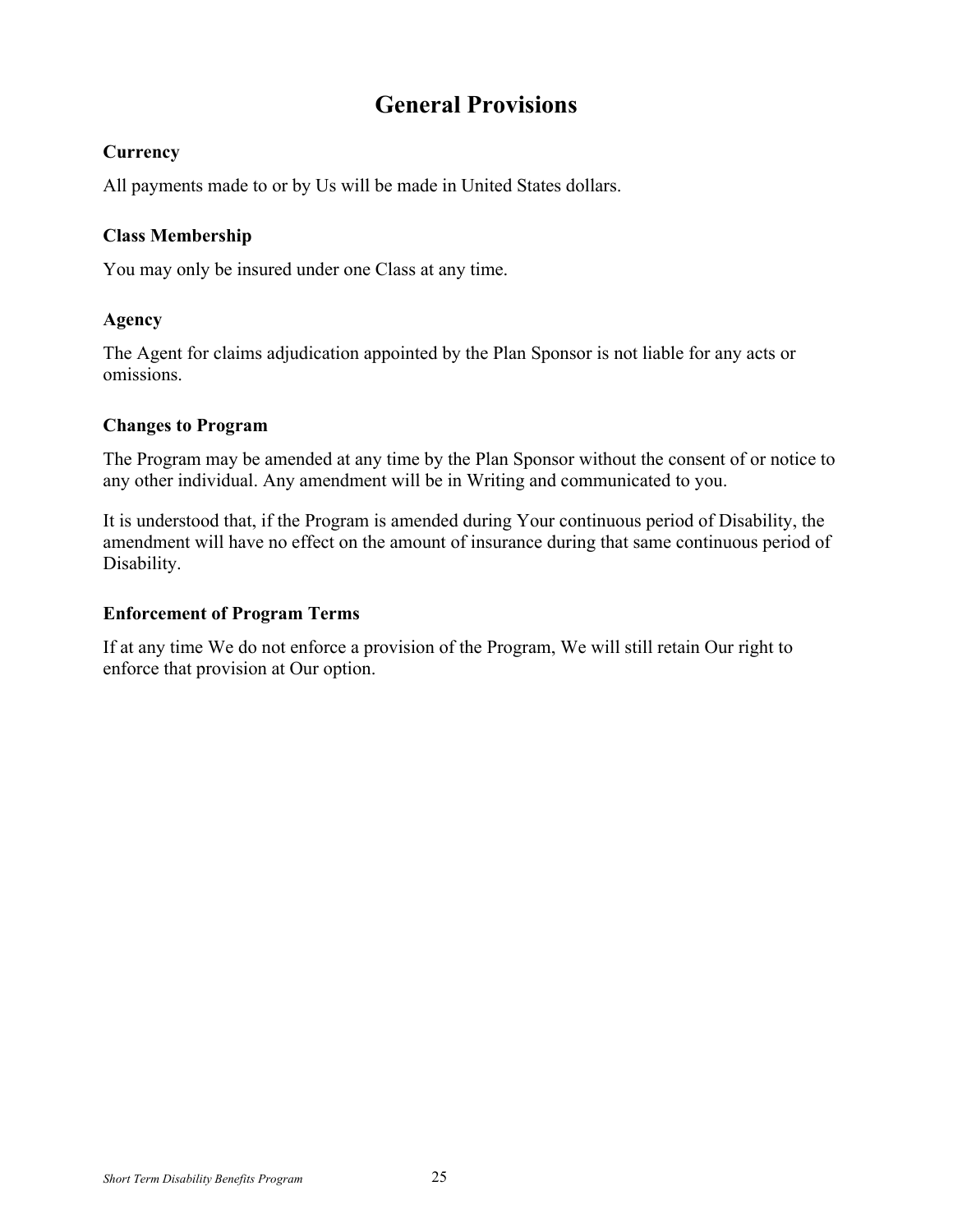### **Claims**

### <span id="page-27-0"></span>**Notice of Claim**

Notice of a claim must be given to Us within 30 days after a covered loss starts, or as soon as reasonably possible. Reference to a "loss" merely means that an event occurred or an expense was incurred for which a benefit is payable under the Program. The notice must identify You. You must notify Us immediately if You return to work in any capacity.

### <span id="page-27-1"></span>**Claim Forms**

When We receive the notice of claim, We will send You forms for filing Proof of Disability. If these forms are not given to the Claimant within 15 days, the Claimant can meet the Proof of Disability requirements by giving Us a Written statement of the nature and extent of the loss within the time limit stated in the Proof of Disability section.

### <span id="page-27-2"></span>**Proof of Disability**

Due Written Proof of Disability must be given to Us within 90 days after such loss. Failure to furnish the Proof within that time shall not invalidate or reduce the claim if the Proof is given as soon as reasonably possible. But, unless delayed by Your legal incapacity, the required Proof must be furnished within 12 months of the specified time. If the Program terminates, the Claimant must give Written notice and Proof of Disability for a Disability that began before the Program ended within 90 days after the Program terminated.

Proof of Disability will include information from Your Physician about Your condition. You must authorize the release of Your medical information. You must give Us any other information and items that We require to support Your claim. We reserve the right to determine if Your Proof of Disability is satisfactory in accordance with the Program and any applicable Act or Law.

### <span id="page-27-3"></span>**Filing Claim Forms**

The Proof of Loss claim forms contain instructions as to how they should be completed and where they should be sent. Be sure to fully complete Your portion of the forms. Unanswered questions may delay the processing of Your claim.

### <span id="page-27-4"></span>**Proof of Continuing Disability**

From time to time You must give Proof satisfactory to Us at Your expense that You are still Disabled. We will ask You for this Proof at reasonable intervals. Such Proof must be provided to Us within 30 days, or as soon as reasonably possible thereafter. We will stop benefit payments if You do not give Proof satisfactory to Us that You are still Disabled. We may require You to provide Us with the name and address for any Hospital, health facility or institution where You received treatment, including all attending physicians, and to give us Your Written authorization to obtain additional medical information, including but not limited to complete copies of medical records. We may investigate Your claim at any time.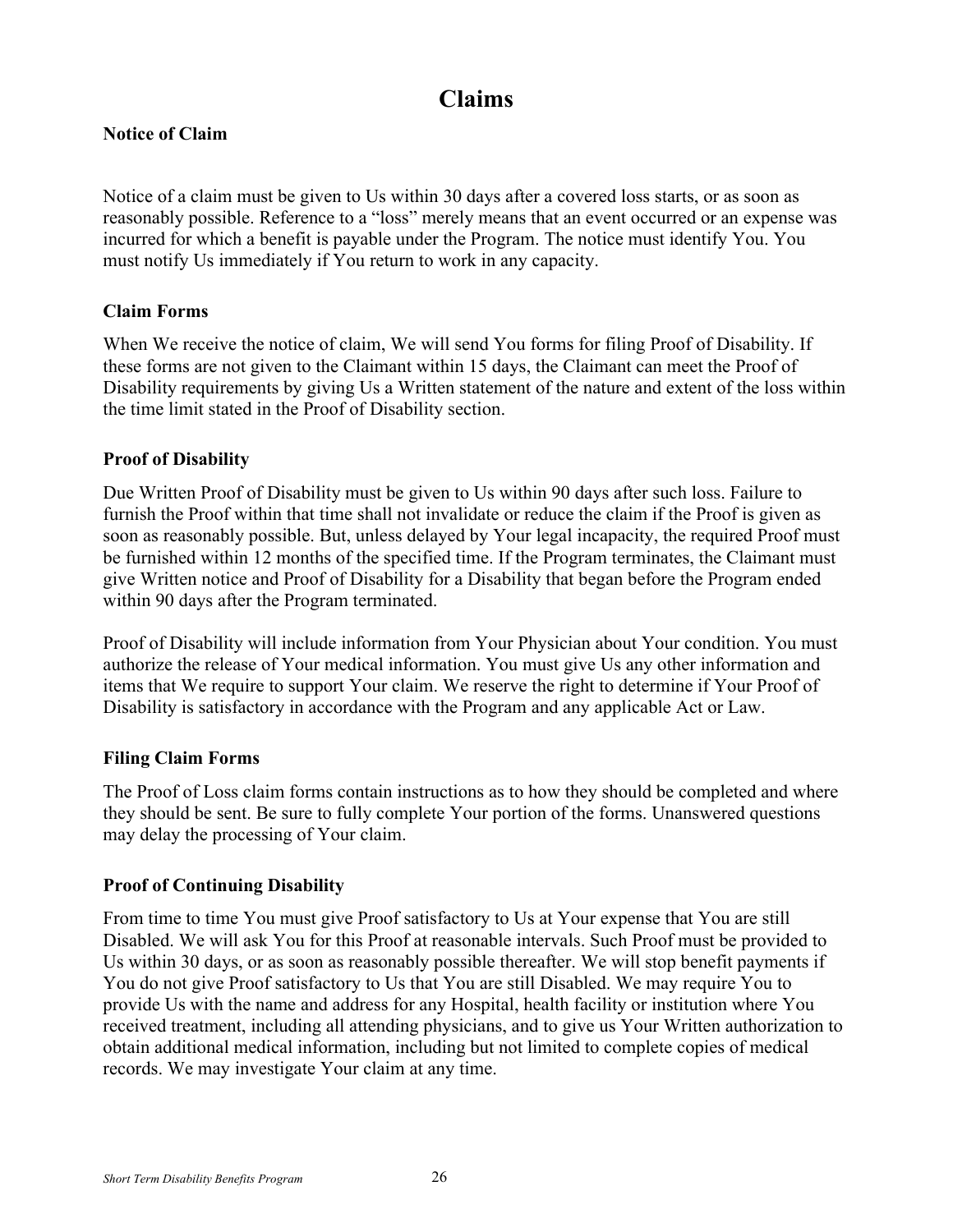### <span id="page-28-0"></span>**Proof of Financial Loss**

We have the right to require Written Proof of Financial Loss. This includes, but is not limited to:

- 1. statements of income received from other sources while You are claiming benefits under the Program;
- 2. evidence that due application has been made for all other available benefits;
- 3. tax returns and worksheets, tax statements, and accountants' statements; and
- 4. any other Proof that We may reasonably require.

We may perform financial audits at Our expense as often as We may reasonably require. Payment of benefits may be contingent upon Proof of Financial Loss being satisfactory to Us.

### <span id="page-28-1"></span>**Payment of Claims**

Upon receiving the required Proof of Disability or Loss, We will pay any Disability benefits due during any period of covered Disability. Any balance remaining unpaid at the end of the period for which We are liable will be paid at that time.

Unless otherwise specifically provided by the terms of the Program, all benefit payments will be made to:<br>• You, if living; *or* 

- 
- Your estate, if due to You after Your death.

If benefits are payable to Your estate, to a minor, or to a person who is incompetent, We may pay up to \$1,000 to any of Your relatives or any other person who We deem entitled to it as a result of having incurred expenses for Your maintenance, medical attendance, or burial. We will be discharged to the extent of any payments made in good faith under this provision.

### <span id="page-28-2"></span>**Notice of Claim Decisions**

We will send You Written notice of Our claim decision within 45 days after We receive due Proof of Your loss. If there are special circumstances that require more time, We will send You a Written notice within this timeframe that an additional 30 days is needed. If more time is still needed to make a claim determination, We will send You Written notice during this initial 30 day extension stating the special circumstances that require an additional 30 days. If We request additional information, You will have 45 days to respond to Our request, and We will send You a Written notice of Our claim decision within 30 days after We receive Your response.

If the claim is wholly or partly denied, Our notice will include:

- 1. Reasons for such denial;
- 2. Reference to specific Program provisions, rules or guidelines on which the denial was based;
- 3. A description of the additional information needed to support Your claim;
- *4.* Information concerning Your right to request that We review Our decision; *and*
- 5. A description of Our review procedures, and time limits, and notice to You of Your right to bring a civil action.